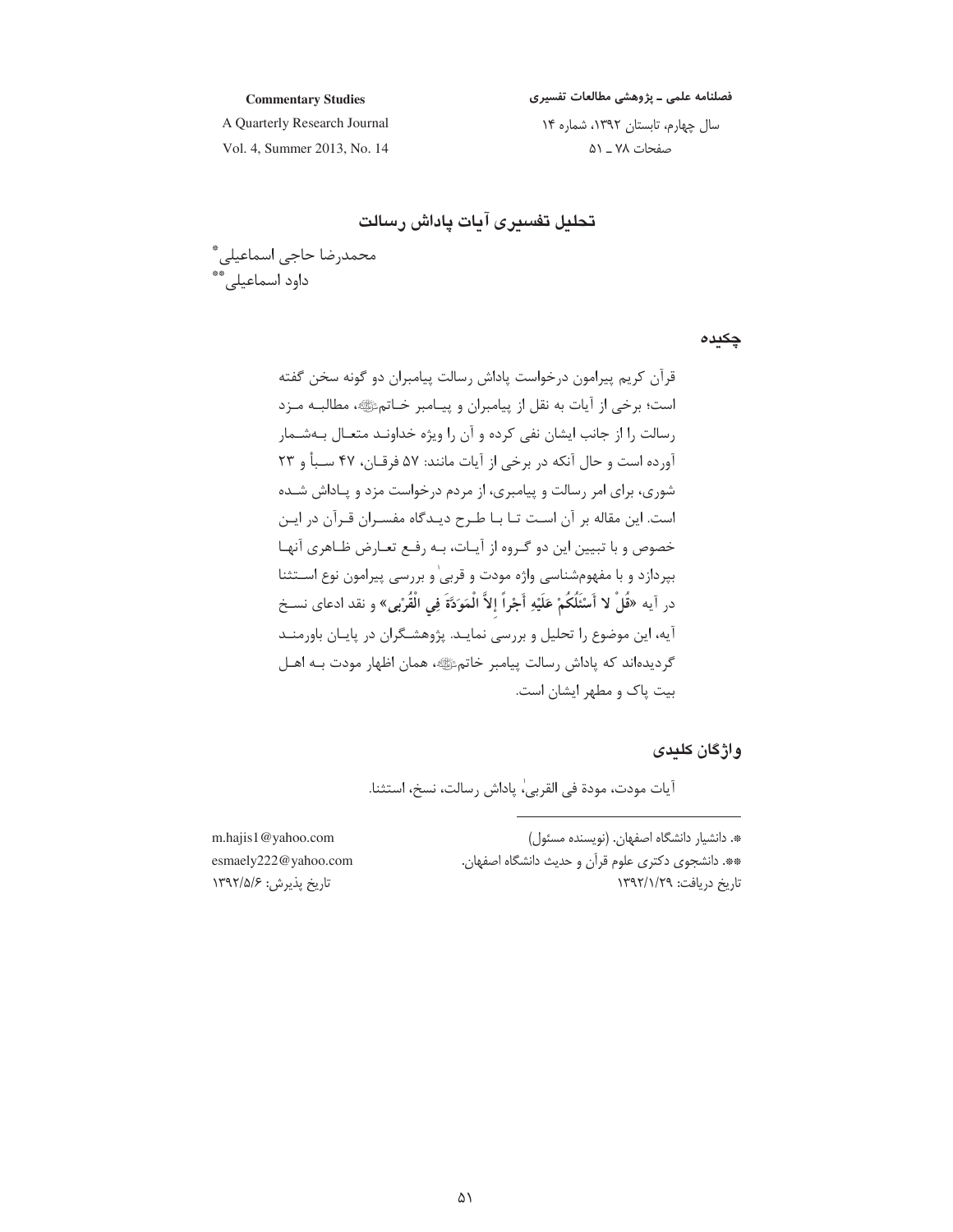۵۲ فصلنامه علمی ـ پژوهشی مطالعات تفسیری، س چهارم، تابستان ۹۲، ش ۱۴

#### طرح مسئله

در قرآن کریم آیات گوناگونی مبنی بر درخواست یا عدم درخواست یاداش رسالت از جانب پیـامبران مطرح شده است. چنان که قرآن از زبان حضرت نوح ﷺ میفرماید:

فَإِنْ تَوَلَّيْتُمْ فَمَا سَأَلْتُكُمْ مِنْ أَجْرِ إِنْ أَجْرِيَ إِلاَّ عَلَـى اللَّـهِ وَ أُمِـرْتُ أَنْ أَكُـونَ مِـنَ الْمُسْلِمِينَ. (يونس / ٧٢) و اگر روی گردانیدید، من مُزدی از شما نمی طلبم. پاداش من جز بر عهده خـدا نیست، و مأمورم که از گردن نهندگان باشم.

و از زبان حضرت هودﷺ آمده است:

يَا قَوْمِ لَا أَسْأَلْكُمْ عَلَيْهِ أَجْرًا إِنْ أَجْرِيَ إِلاَّ عَلَى الَّذِي فَطَرَنِي أَفَلَا تَعْقِلُونَ (هود / ۵۱) ای قوم من، برای این [رسالت] پاداشی از شما درخواست نمیکنم. پـاداش مـن جز بر عهده کسی که مرا آفریده است، نیست. پس آیا نمی|ندیشید؟

نیز در آیات متعددی از زبان حضرت نوح، هود، صالح، لوط و شعیبﷺ بیان شده است کـه: «وَ مَا أَسْأَلُكُمْ عَلَيْهِ مِنْ أَجْرٍ إنْ أَجْرِيَ إلاَّ عَلَىٰ رَبِّ الْعَالَمِينَ؛ (شـعرا / ١٠٩، ١٢٧، ١٣۵، ١۶۴ و ١٨٠)؛ و بر این [رسالت] اجری از شما طلب نمی کنم. اجر من جز بر عهده پروردگار جهانیان نیست». همچنین قرآن در موارد مختلفی خطاب به حضرت محمدﷺ میفرماید:

قُلْ لا أَسْأَلُكُمْ عَلَيْهِ أَجْرًا إنْ هُوَ إلاَّ ذِكْرِيٰ لِلْعَالَمِينَ. (انعام / ٩٠) بگو: «من، از شما هیچ مزدی بر این [رسالت] نمیطلبم. این [قرآن] جز تذکری برای جهانیان نیست». قُلْ مَا أَسْأَلُكُمْ عَلَيْهِ مِنْ أَجْرِ إلاَّ مَنْ شَاءَ أَنْ يَتَّخِذَ إلَىٰ رَبِّهِ سَبِيلًا. (فرقان / ۵۷) بگو: «بر این [رسالت] اجری از شما طلب نمی کنم، جز اینکه هر کـس بخواهـد راهي به سوي پروردگارش [در پيش] گيرد». قُلْ مَا سَأَلْتُكُمْ مِنْ أَجْرِ فَهُوَ لَكُمْ إِنْ أَجْرِيَ إِلاَّ عَلَى اللَّهِ. (سبأ / ۴۷) بگو: «هر مزدی که از شما خواستم آن از خودتان! مزد من جز بر خدا نیست». قُلْ لَا أَسْأَلُكُمْ عَلَيْهِ أَجْرًا إلاَّ الْمَوَدَّةَ فِي الْقُرْبَىٰ. (شورى / ٢٣) .<br>بگو: «به ازای آن [رسالت] یاداشــی از شــما خواســتار نیســتم، مگــر دوســتی دربـاره خويشاوندان».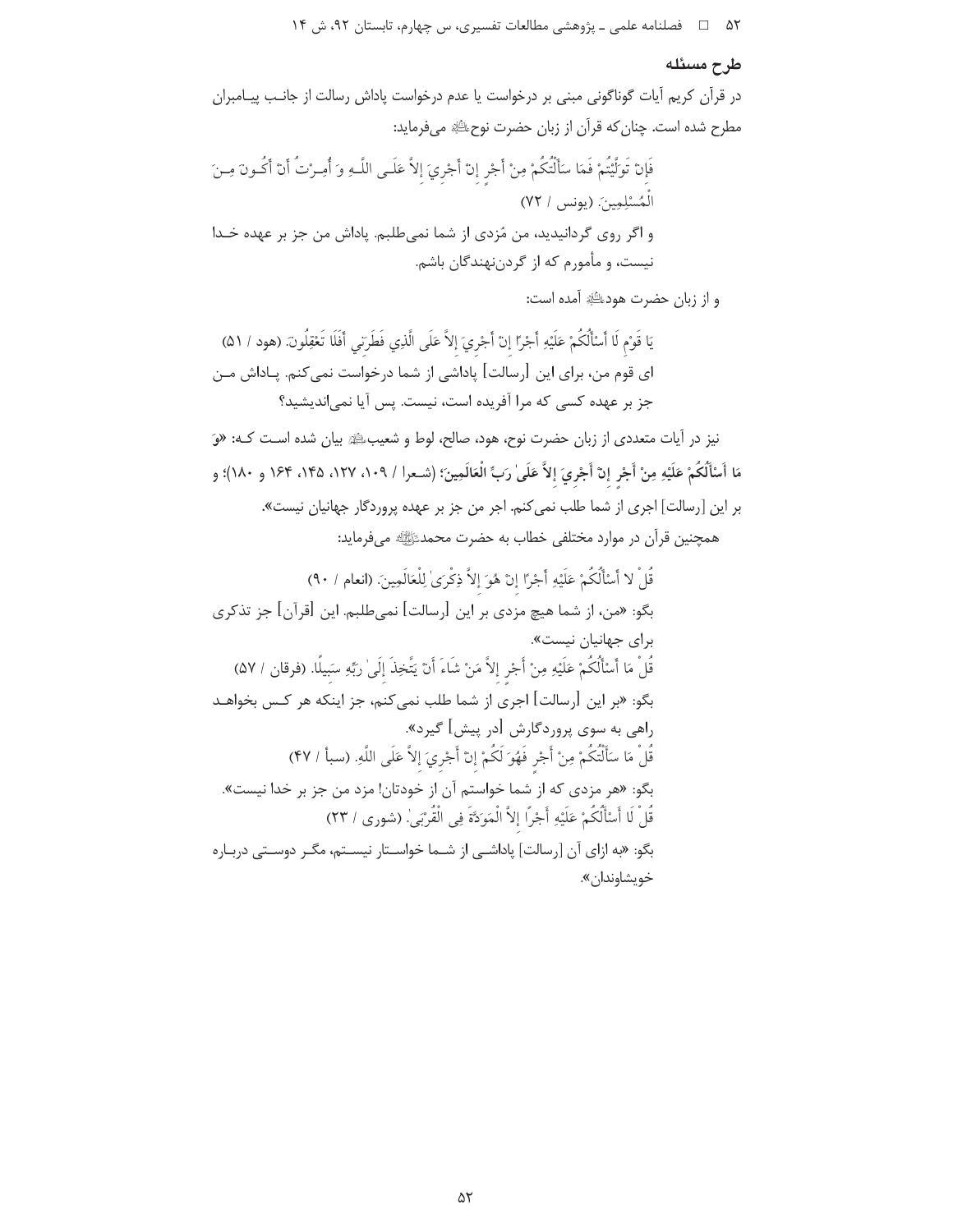تحلیل تفسیری آیات پاداش رسالت D X۳

با نگاهی به این آیات این پرسش مطرح میشود که تعارض میان سـه آیـه پایـانی (فرقـان/ ۵۷، سبأ/ ۴۷ و شوري/ ۲۳) با آيات پيش گفته چگونه قابل رفع مي باشد؟

# بررسی آیات

مفسران فریقین در ادوار گوناگون در پی رفع این تعارض برآمده و راه حلهایی ارائـه دادهانــد کــه در ادامه به هریک از آنها اشاره خواهد شد:

### پک. آپه ۵۷ سوره فرقان

قُلْ مَا أَسْأَلُكُمْ عَلَيْهِ مِنْ أَجْرِ إلاَّ مَنْ شَاءَ أَنْ يَتَّخِذَ إِلَىٰ رَبِّهِ سَبِيلاً. بگو: «بر این [رسالت] اجری از شما طلب نمی کنم، جز اینکه هر کـس بخواهـد راهي به سوي پروردگارش [در پيش] گيرد».

از دیدگاه برخی مفسران، نوع استثنا در این آیه منقطع و مفهوم آیه این است که در پیش گـرفتن راه خدا و اطاعت او \_ كه در واقع اجر نبوده و همان پذيرفتن تبليغ پيامبر است \_ پاداش رسالت است. (طوسی، بی تا: ۷ / ۵۰۱؛ ابن کثیر، ۱۴۱۹: ۶ / ۱۰۸ \_ ۱۰۷) این در حالی است که این استثنا با اینک نزد گروهی دیگر از مفسران منقطع به شمار آمده ولی ایشان آیه را این گونه معنا کردهاند: بگو مـن در برابر رسالتم از شما اجری نمی خواهم ولی اگر کسی بخواهد صدقهای در راه خدا بدهد، بدهـد (و مـن مانع او نمي شوم). (آلوسي، ۱۴۱۵: ۱۰ / ۳۷ \_ ۳۶: ثعلبي، ۱۴۲۲: ۷ / ۱۴۲)

اشکالی که بر تفسیر مذکور وارد است، این است که نه در لفظ آیه دلیلی بـر ایـن دیـدگاه وجـود دارد و نه در سیاق آن؛ اگرچه برخی کوشیدهاند با در نظر گـرفتن کلمـهای در تقـدیر، ایـن اشـکال را برطرف سازند و بر این باورند که اصل عبارت چنین بوده است: «إلاّ فِعل مَن شاءَ اَن يَتَّخِذَ اِلــي ربِّــهِ سَبِيلاً؛ یعنی من مزدی در برابر رسالتم نمیِ خواهم، مگر عمل کسی کـه بخواهـد بـهوسـیله ایمـان و اطاعت به آنچه من بدان دعوت می کنم، راهی به سوی پروردگار خود باز کند»؛ که در حقیقت این از جنس اجر نبوده بلكه به منزله اجر قرار داده شده است. (زمخشری، ۱۴۰۷: ۳/ ۲۸۸)

با توجه به این تفسیر، دانسته میشود که مردم اطمینان داشته باشند کـه بـرای امـر رسـالت، بـه پیامبر مزدی بدهکار نبوده و یاداش رسالت، منحصر به پذیرفتن دعوت پیامبر است. تنها اشـکالی کـه به این دیدگاه وارد است نیاز به تقدیر گرفتن است که خلاف اصل بوده و هرگاه بتوان بدون در تقدیر گرفتن، آیه را معنا کرد، شایستهتر است. از مفسرین معاصر، علامه طباطبایی معتقد است کـه در ایـن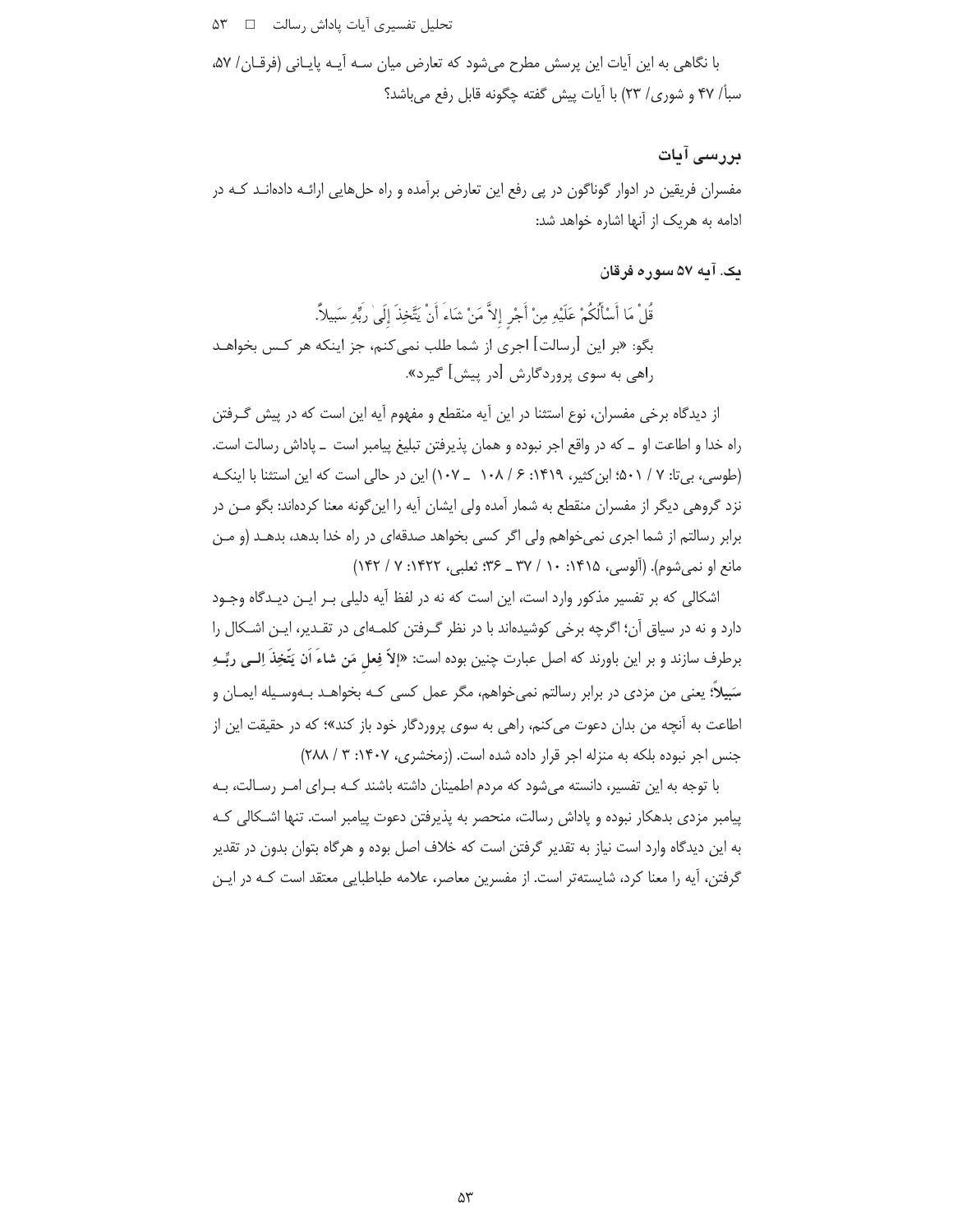آيه نوع استثنا، منقطع ولي در معناي استثناي متصل است؛ يعني در حقيقت همان كسي كـه راه خـدا را در پیش گرفته به منزله اجر رسالت است نه عمل او: «إلاَّ مَنْ شاءَ أَنْ يَتَّخِذَ إلى ربِّـهِ سَــبِيلاً» و در این تعبیر به نهایت بی نیازی پیامبر از اجر مالی اشاره شده و بیانگر این مطلب است که ایشان از شـما غير از پذيرفتن دعوتش و پيروي از حق، چيز ديگري نمي خواهد، نه مال، و نه جاه و مقام، و نه هـيچ پاداش دیگر، پس از این جهت آسوده باشید و او را در خیرخـواهیِ هـایش مـتهم نکنیـد. (طباطبـایی،  $(57) / 10 : 181V$ 

دو. آيه ۴۷ سوره سيأ

قُلْ مَا سَأَلْتُكُمْ مِنْ أَجْرٍ فَهُوَ لَكُمْ إِنْ أَجْرِيَ إِلاَّ عَلَى اللَّهِ وَ هُوَ عَلَىٰ كُلِّ شَيْء شَهيدٌ. بگو: «هر مزدی که از شما خواستم آن از خودتان! مزد من جز بر خدا نیست، و او بر هر چیزی گواه است».

گروهی از مفسرین، این آیه را به معنای نفی درخواست یاداش از جانب پیـامبر دانسـته، کنایـه از اینکه من از شما در برابر دعوتم پاداشی نمیخواهم. ازاینرو با توجه به حکم این جملـه، پاداشـی کـه پیامبر به فرض تا کنون از امت خود خواسته، به ایشان بخشیده است، بنـابراین دیگـر مـزدی بـه وی بدهکار نیستند و لازمه این رفتار آن است که از این به بعد هم از ایشان چیزی مطالبه نکند. منظور از این تعبیر، دلخوش ساختن امت است، تا پیامبر را متهم نکنند که دعوتش بهانهای بـرای رسـیدن بـه مال و يا رياست است. مانند اَنكه شخصي به دوستش بگويد: «إن أَعطَيتَني شَـيئاً فَخُـذْهُ؛ يعنـي اگـر چیزی به من دادی آن را بگیر»؛ درحالی *ک*ه میدانـد دوسـتش بـه او چیـزی نـداده و نخواهـد داد. (طباطبایی، همان: ۱۶ / ۳۸۹؛ این کثیر، ۱۴۱۹: ۶ / ۴۶۶؛ طبرسی، ۱۳۷۲: ۸ / ۶۲۰؛ رازی، ۱۴۲۰: ۲۵ / ٢١۵) اما گروهی دیگر از مفسران در مورد واژه «ما» در این آیه دو احتمال دادهاند:

یکی اینکه «ما»، موصوله و معنای آیه این باشد: آن اجری که از شما خواستهام، به نفع خودتـان است. وصول به چنین مفهومی از آیه با آیات ۵۶ سوره فرقان و آیه ۲۳ سوره شوری انطباق دارد؛ زیرا در پیش گرفتن راه خدا و مودت قربی،ٰ به سود خود مردم است.

ديگر آنكه واژه «ما»، شرطيه باشد؛ در اين صورت، آيه را مي توان دو گونه معنا نمود؛ اولي كنايـه از نفی درخواست مزد همان گونه که پیش از این بیان گردیـد و دوم اینکـه مـزد رسـالت ـ یعنـی در پیش گرفتن راهی به سوی خدا و مودت قربیٰ \_ به نفع خود مردم است، هماننـد چیــزی کـه دربــاره احتمال اول ذكر شد. (اندلسي، ۱۴۲۰: ۸/ ۵۶۲؛ آلوسي، ۱۴۱۵: ۱۱ / ۳۲۸؛ زمخشري، ۱۴۰۷: ۳ / ۵۹۱)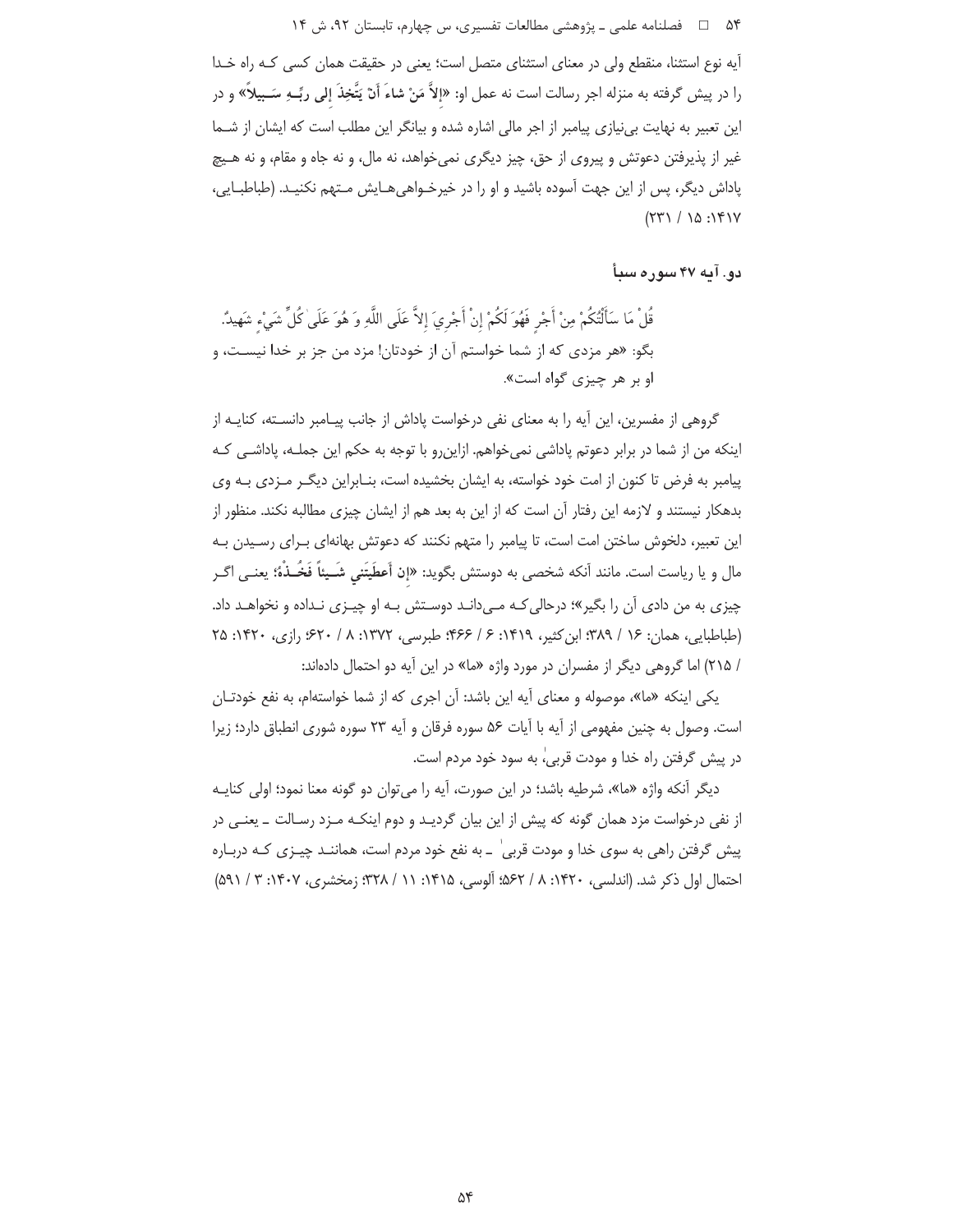مؤيد اين احتمال كه پاداش مورد درخواست پيامبر همان مودة في القربي است، روايت ابنءبـاس است كه اجر را به مودة في القربي تفسير كرده است (همان) و همچنـين دو روايـت از امـام بـاقرﷺ است كه در تفسير اين آيه فرمـود: «وَ ذلِكَ اَنَّ رَسـولَ اللَّــهِﷺ سَـألَ قَومَــهُ اَن يَــوَدّوا أقــاربَــهُ وَ لا يُؤذوهُم … (قمي، ١٣۶٧: ٢ / ٢٠۵)؛ يعني اين ياداش همان است كه ييامبر از قومش خواسته بـود که نزدیکانش را دوست بدارند و آنها را آزار ندهند …» و دیگر فرمایش ایشان که فرمود: «اَجِــرَ المَــوَدّة الَّذي لَم اَسألْكُم غَيرَهُ فَهُوَ لَكُمْ تَهتَدونَ بهِ وَ تَنجَونَ مِن عَذاب يَــوم القيامــه (كلينــى، ١٣۶٢: ٨ / ٣٧٩)؛ يعني پاداش مودتي كه غير از آن از شما چيزي نخواستم به نفع خودتان است [چـون] بـا آن هـدايت می شوید و از عذاب روز قیامت رهایی می یابید.»

# سه. آمه ۲۳ سوره شوری

ذلكَ الَّذِي يُبَشِّرُ اللَّهُ عِبَادَهُ الَّذِينَ آمَنُوا وَعَملُوا الصَّالِحَاتِ قُلْ لَا أَسْأَلُكُمْ عَلَيْه أَجْبِرًا إِلاَّ الْمَوَدَّةَ فِي الْقُرْبَىٰ وَمَنْ يَقْتَرِفْ حَسَنَةً نَزِدْ لَهُ فِيهَا حُسْنًا إِنَّ اللَّهَ غَفُورٌ شكُورٌ. این همان [پاداشی] است که خدا بندگان خود را که ایمان آورده و کارهای شایســته كردهاند [بدان] مژده داده است. بگو: «به ازاي آن [رسالت] ياداشي از شــما خواســتار نیستم، مگر دوستی درباره خویشاوندان.» و هر کس نیکی بـه جـای آورد [و طـاعتی اندوزد]، برای او در ثواب آن خواهیم افزود. قطعاً خدا آمرزنده و قدرشناس است.

مفسران پیرامون معنای «قُلْ لَا أَسْأَلُكُمْ عَلَيْهِ أَجْرًا إِلاَّ الْمَوَدَّةَ فِي الْقُرْبَـيِّ» احتمـالاتي را مطـرح کر دهاند که به آنها اشاره میشود:

الف) توجه خطاب آيه به قريش: يعني پاداشي از شما نميخواهم، جز دوست داشـتن مـن بــهدليـل قرابتی که بین من و شما وجود دارد. (آلوسی، ۱۴۱۵: ۱۳ / ۳۱ ـ ۳۰: ثعلبی، ۱۴۲۲: ۸ / ۳۱۰: ابن کثیـر، ١٣١٩: ٧ / ١٨٣: اندلسهي، ١۴٢٠: ٩ / ٣٣٣: ابـن جـوزي، ١۴٢٢: ٤ / ٤٣٠: ٤٠٠ شـنقيطي، ١٣١٥: ٧ / ٧١) در تأييد اين وجه، از ابن عباس روايتي اين چنين نقل شده است:

سُئِلَ ابنُ عباس عن هذه الآيه «قُلْ لَا أَسْأَلُكُمْ عَلَيْهِ أَجْرًا إلاَّ الْمَوَكَةَ فِي الْقُرْبَـي<sup>'</sup>» فقــال سعيد بن جبير قربي: أل محمد. فقال ابنُءباس: عَجلتَ أنّ رَسولَ اللهﷺ لم يَكُـن بَطنَّ مِن قُرِيش إلاّ كانَ لَهُ فيهم قرابَـة فقـال: إلاّ أن تَصِـلوا مـا بَينـي و بَيـنكم مِـن القرابه. (بخاري، ۱۴۰۱: ۴ / ۱۵۴؛ ابن حنبل، بي تا: ۱ / ۲۲۹؛ ترمذي، ۱۴۰۳: ۵ / ۵۴)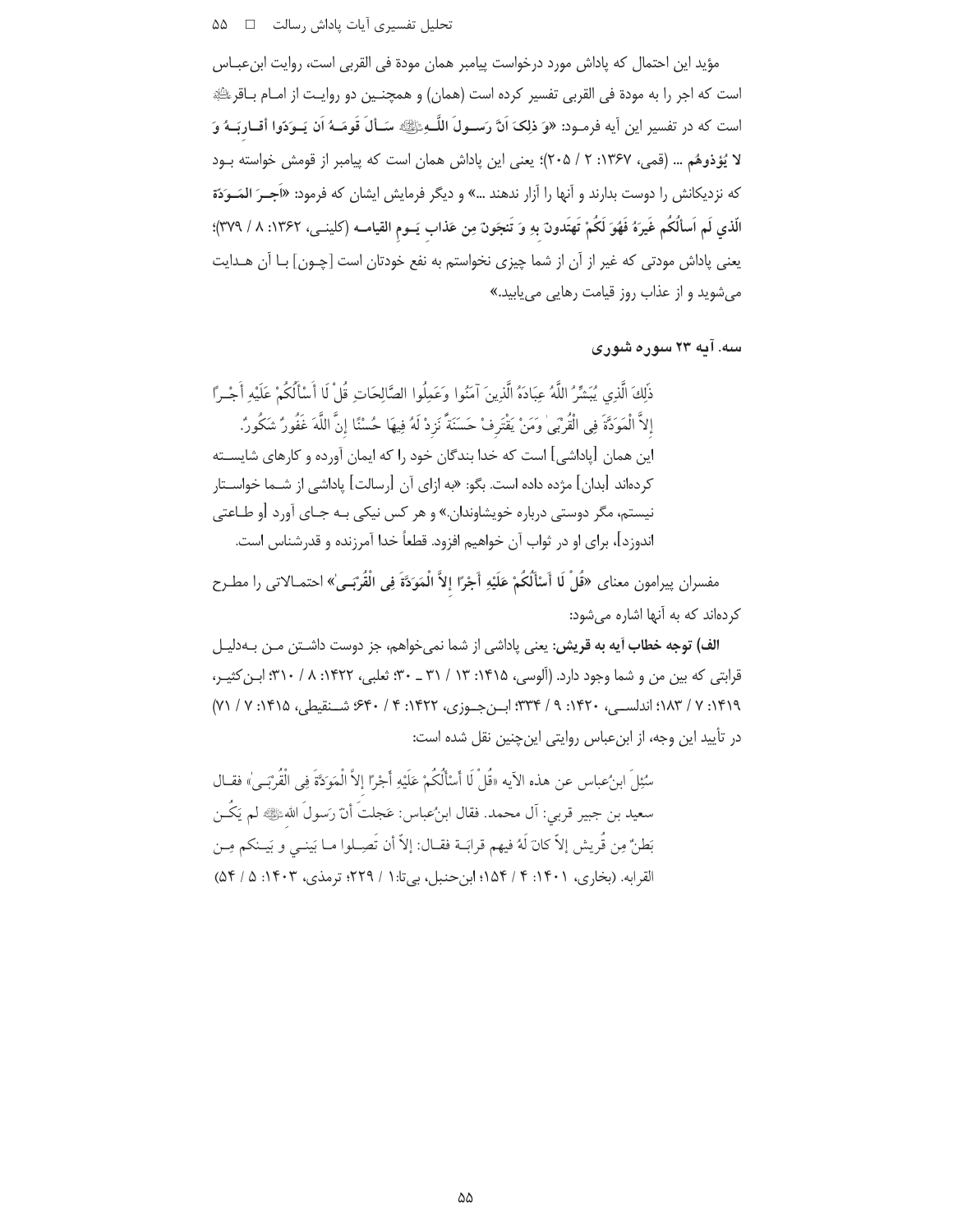۵۶ = 1 فصلنامه علمی ـ یژوهشی مطالعات تفسیری، س چهارم، تابستان ۹۲، ش ۱۴

ابن حجر هیثمی در کتاب *الصواعق المحرفه* درباره این روایت می نویسد:

به نظر می رسد تفسیر ابن جبیـر و ابـنءبـاس بـا هـم تعارضـی نـدارد. مقصـود ابن جبير اين بوده كه تفسير اين آيه را مخصوص نزديكان پيامبر و اهـل بيـت او کند؛ به همین دلیل ابنعباس به او نگفت اشتباه کردی بلکه گفت عجله کردی؛ چراکه مقصود آیه عام است و شامل هر دو تفسیر می شود. از همین روست کـه در جای دیگر روایتی از ابنِعباس در تأیید نظر ابنِجبیر وارد شده اسـت: احمـد بن حنبل و سايرين از ابن عباس نقل مي كنند: «إنّ هذه الآيه لمّا نزلت قـالوا يـا رسولُ الله مَن قرابتك هؤلاء الَّذين وجبت علينا مودَّتهم؟ قال: علـيٌّ و فاطمــه و ابناهُما» یعنی وقتی این آیه نازل شد، مردم گفتند: ای پیامبر خدا، نزدیکـان تـو که مودت آنان بر ما واجب شده، چه کسانی هستند؟ فرمود: علی و فاطمـه و دو يسرشان. (ابن حجر هيثمي، ١٣٠٨: ١٠۵ ـ ١٠۴)

در سند حدیث اخیر «حسین اشقر» وجود دارد که از جانب بسیاری از مفسران اهل سنت از جمله ابن کثیر به غلو و جعل حدیث متهم شده و به همین دلیل، ایشان این حدیث را رد کردهاند (ابن کثیـر، ١۴١٩، ٧ / ١٨۴) ولي ابن حجر ميiويسد: اگرچه در سند اين روايت يک شيعه غالي وجـود دارد ولـي چون شخصی راستگوست روایتش پذیرفته می شود. (این حجر هیثمی، ۱۳۰۸: ۱۰۴) نویسنده تفسیر *من وحی القرآن* در رد این وجه مینویسد:

هدف پیامبر، محبت مشرکین نسبت به خود ایشان نبود مگـر اینکـه وسـیلهای برای رسیدن به محبت او بهدلیل رسالتش باشد. رسیدن به چنین محبتبی هـم برای کافرانی که نسبت به رسالت پیامبر که همه عقاید و تقلیدها و کارهای آنها را مردود دانسته بود در نتیجه نسبت به وی احساس عقده و دشمنی می کردند، ممکن نبود. بنابراین، معنا ندارد که پیامبر برای رسالتش که از جانب مشـرکین رد شده بود از ایشان پاداشی درخواست کند؛ چراکه آنهـا ایـن رسـالت را بـرای خود بلا می دانستند نه نعمت. (فضل الله، ١۴١٩: ٢٠ / ١٧٣)

وی همچنین معتقد است که نقد مذکور بر این روایت نیز وارد است لذا ایـن روایـت قابـل قبـول نيست. (همان: ١٧۵)

صاحب تفسير *من هدى القرآن* نيز ذيل اين آيه مى نويسد:

دعوت پیامبر، خالص و پاک از هر جنبه مادی و تعصب قومی بود و سزاوار نبـود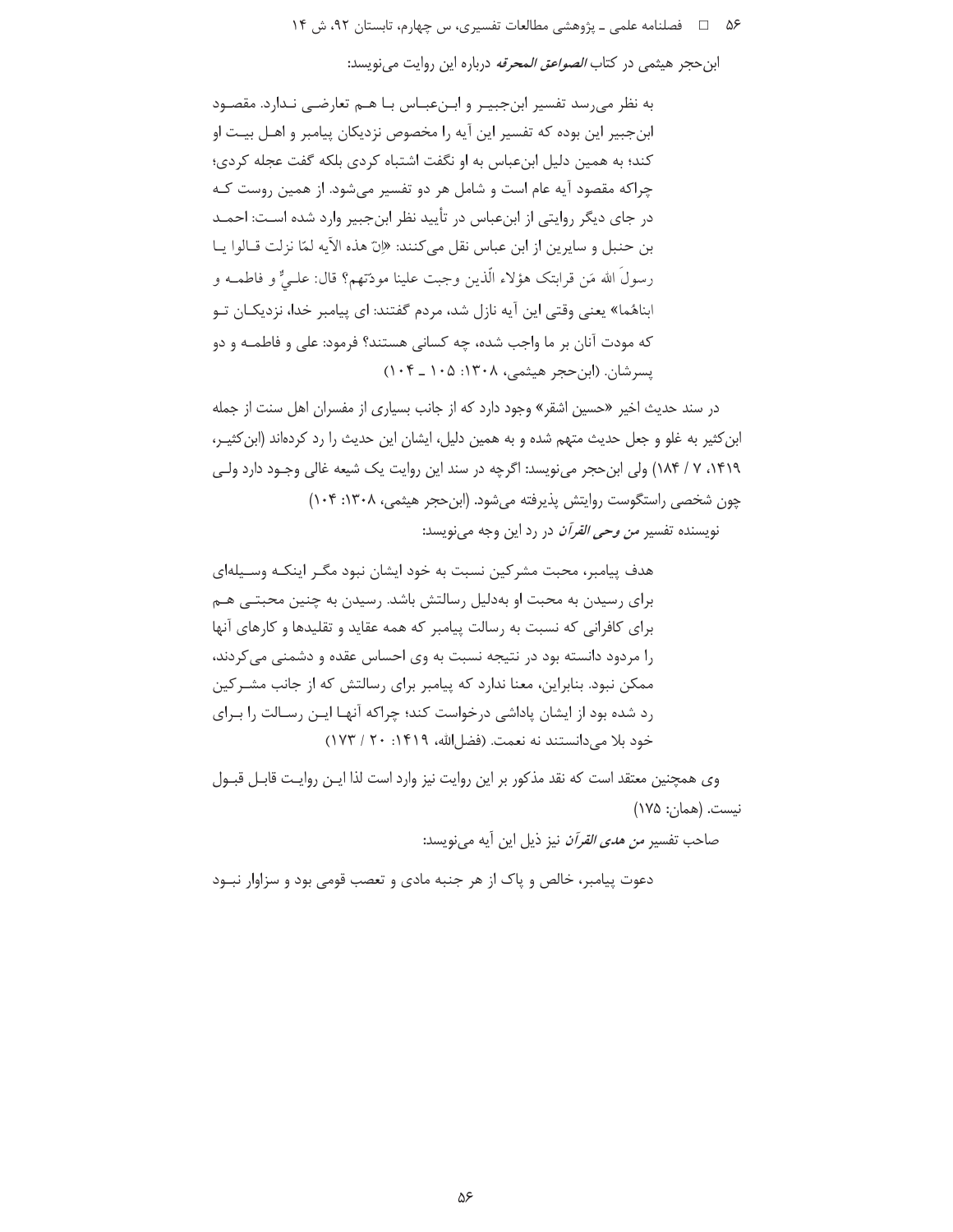که پیامبر، قومش را به اسلام دعوت کند به این خاطر کـه از نظـر نسـب بـه او نزدیک بودند. علاوه بر این، سایر انبیا هم معمــولاً بــا قــوم مــورد دعــوت خــود، خویشاوند بودند ولی از هیچ یک از آنها چنین کلامی نمی یابیم؛ بلکه همـه آنهـا بر این مسئله تأکید مے کردند که هیچ اجری از قوم خود درخواست نمے نماینــد.  $(TYZ - TYY / 1Y : 1f19,$  (مدرسی)

بنا بر اين معنا، حرف اضافه «في» به معناي سبيبت و تعليل است كه مجاز و خلاف ظاهر اسـت و نیاز به دلیل و قرینه دارد ولی قرینه و دلیل معتبری بر آن وجود ندارد. دیگر اینکه درخواست مودت از مشركاني كه به حضرت كافرند، هرچند به لحاظ قرابت باشد، امـرى اسـت غيرمعقـول و حـاكي از ضعف و ذلتي براي درخواست كننده كه ساحت مقـدس نبـي اكـرمﷺ اجـل و اشـرف از آن اسـت. (بابایی، ۱۳۸۰: ۶۷–۶۶)

ب) توجه خطاب آیه به انصار: باورمندان به این دیدگاه برای توجیه نظر خود، شأن نزولی به این مضمون برای آیه ذکر کردهاند: انصار مالی را برای آن حضـرت آوردنـد تـا بـه مصـارف شخصـی خـود برساند، در اینجا آیه مورد بحث نازل شد ولی رسول خداعی الی مال را رد کرد و چون رسول خـداعی ا در بین انصار خویشاوندانی از ناحیه سلمی دختر زید نجاریه (مادر پدر بزرگش عبدالمطلب) و همچنین از جهت مادرش آمنه، داشت؛ لذا در آیه خطاب به انصار گفت: مـن از شـما یـاداش نمـی خـواهم تنهـا یاداش من این است که با خویشاوندان من که در بین شمایند، مودت کنیـد. (اندلسـی، ۱۴۲۰: ۹/ ۳۳۴؛ تعلیہ، ۱۴۲۲: ۸/ ۳۱۰)

علامه طباطبایی در پاسخ به این دیدگاه می نویسد: «با توجه به گزارشات تـاریخی کـه حـاکی از شدت علاقمندی و دوستی انصار به رسول خداست این تفسیر نمی تواند وجهی داشته باشد؛ زیرا ایـن علاقه و دوستی به حدی شدید بود که دیگر نیاز به سفارش نداشت و هیچ کس در آن شک و تردیـد نمی کرد. چگونه ممکن است به انصـار بفرمایـد: مـن از شـما مـزدی نمـی خـواهم مگـر مـودت بـه خویشاوندان مادری|م (که یک خویشاوندی بسیار دور بود) درحالی که آنـان از پیـامبر \_ وقتـی کـه در مکه بود \_ تقاضا کردند که به سرزمینشان مهاجرت فرماید و در مدینه او را منزل دادند و جان و مـال و فرزندان خود را فدای او کردند و حتی به کسانی هم که از اهل مکه با آن جنـاب بـه مدینـه آمـده بودند، احسان نمودند تا آنجا که خدای سبحان در نهمین آیه سوره حشر در وصف ایشان فرمود:

وَ الَّذِينَ تَبَوَّوْا الدَّارَ وَ الْإِيمانَ مِنْ قَبْلِهِمْ يُحِبُّونَ مَنْ هاجَرَ إِلَيْهِمْ وَ لا يَجلُّونَ فِي صُدُورهِمْ حاجَة مِمَّا أُوتُوا وَ يُؤْثِرُونَ عَلى أَنْفُسِهِمْ وَ لَوْ كانَ بهمْ خَصاصَة.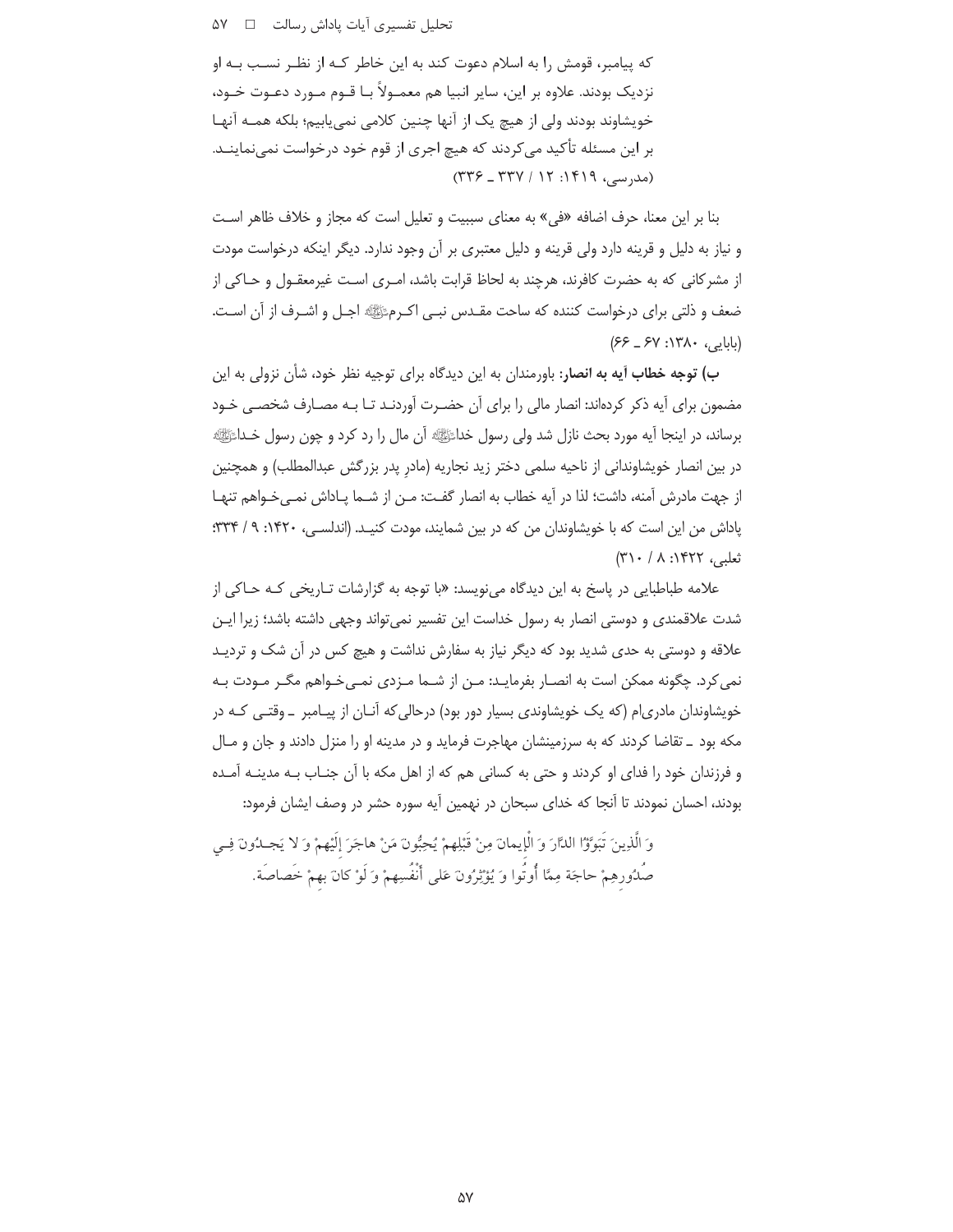۵۸ = □ فصلنامه علمی ـ یژوهشی مطالعات تفسیری، س چهارم، تابستان ۹۲، ش ۱۴

و [نیز] کسانی که قبل از [مهاجران] در [مدینه] جای گرفته و ایمـان آوردهانـد هر کس را که به سوی آنان کوچ کرده دوست دارند و نسبت به آنچه بـه ایشـان داده شـده اسـت در دلهایشـان حسـدی نمـی،یابنـد و هـر چنـد در خودشـان احتیاجی [مبرم] باشد، آنها را بر خودشان مقدم می دارند.

توجه به این نکته لازم است که دوستی انصار با مهاجرین آن هم به این حد، تنها بهدلیل علاقـه آنها به رسول خدائی این بود. علاوه بر این، اعراب چندان اعتنایی به خویشاوندان مادری و خویشاوندان زنان خود ندارند». (طباطبایی، ۱۴۱۷: ۱۸ / ۴۴)

ج) توجه خطاب آیه به مؤمنین به**دلیل تقــرب بــه خــد**ا: بــه ایــن مفهــوم کــه پاداشــی از شــما درخواست نمی کنم، جز دوست داشتن تقرب به خدا؛ یعنی دوست داشته باشید که با انجام عمل صالح و اطاعت فرمان خدا، به او تقرب بجوييد و بهوسيله تقرب جستن به خـدا بـه او مـودت كنيـد. (ابـن كثيـر، ١٣١٩: ٧ / ١٨٣: ثعلبه، ١٣٢٢: ٨ / ٣١٠/

بر این دیدگاه نیز اشکالاتی وارد است از جمله آنکه واژه «قربی<sup>'</sup>» نزد ارباب لغت بر نزدیکی نسـبی و خویشاوندی اطلاق می گردد نه نزدیکی به خدا. (ابن منظور، ۱۴۱۴: ۱ / ۶۶۵؛ راغب، ۱۴۱۲: ۶۶۴) دیگ اینکه اگر واژه «قربی» به معنای تقرب باشد، «مودت» نیز باید به معنای مصدری باشد تا به دوست داشتن تقرب به خدا معنا شود و در این صورت وجه مناسبی برای کلمه «فی» وجـود نـدارد؛ زیـرا در زبان عربی برای بیان دوست داشتن تقرب، به حرف ربط «فی» نیازی نیست و دوست داشتن در تقـرب به خدا نیز معنای مناسبی نخواهد بود، مگر اینکه گفته شود منظـور، دوسـت داشـتن یکـدیگر اسـت در تقرب به خدا و انجام اعمالی که موجب قرب به خداست. این معنا را هرچند بعضی گفتهاند، ولی مناسب با کلمه مودت نیست و در این صورت، می بایست کلمه «التوادّ» به کار می رفت. (بابایی، ۱۳۸۰: ۶۶)

علامه طباطبايي معتقد است كه بنا بر اين وجه در جمله «إلاَّ الْمَوَدَّةَ فِي الْقُرْبَىٰ» ابهامي خواهــد بود که جا ندارد با آن ابهام خطاب به مشرکین شود؛ چون خلاصه مفادش این است که مردم با خـدا تودّد کنند و یا ود و دوستی او را داشته باشند و به این وسیله به درگاهش تقرب جوینـد؛ درحـالی کـه مشرکین منکر این مسئله نبودند و خدایان خود را هم برای تقرب به خدای متعال میپرستیدند؛ چنان كه خداي متعال در قرآن كريم از قول مشركين آورده است كه: «مَا نَعْبُـدُهُمْ إلاَّ لِيُفَرِّبُونَــا إلَــي اللَّــهِ زُلْفَىٰ (زمر / ٣)؛ ما آنها را جز براي اينكه ما را هر چه بيشتر به خدا نزديک گرداننــد، نمـي پرسـتيم»؛ پس اگر به گفته مفسرین مزبور معنای جمله «إلاَّ الْمَوَدَّةَ فِــى الْقُرْبَــىٰ» تــودّد نسـبت بــه خــدا از راه عبادت است، باید آن را مقید کرده باشد به عبادت خدا به تنهایی و بفرماید: شما که با پرستش بتها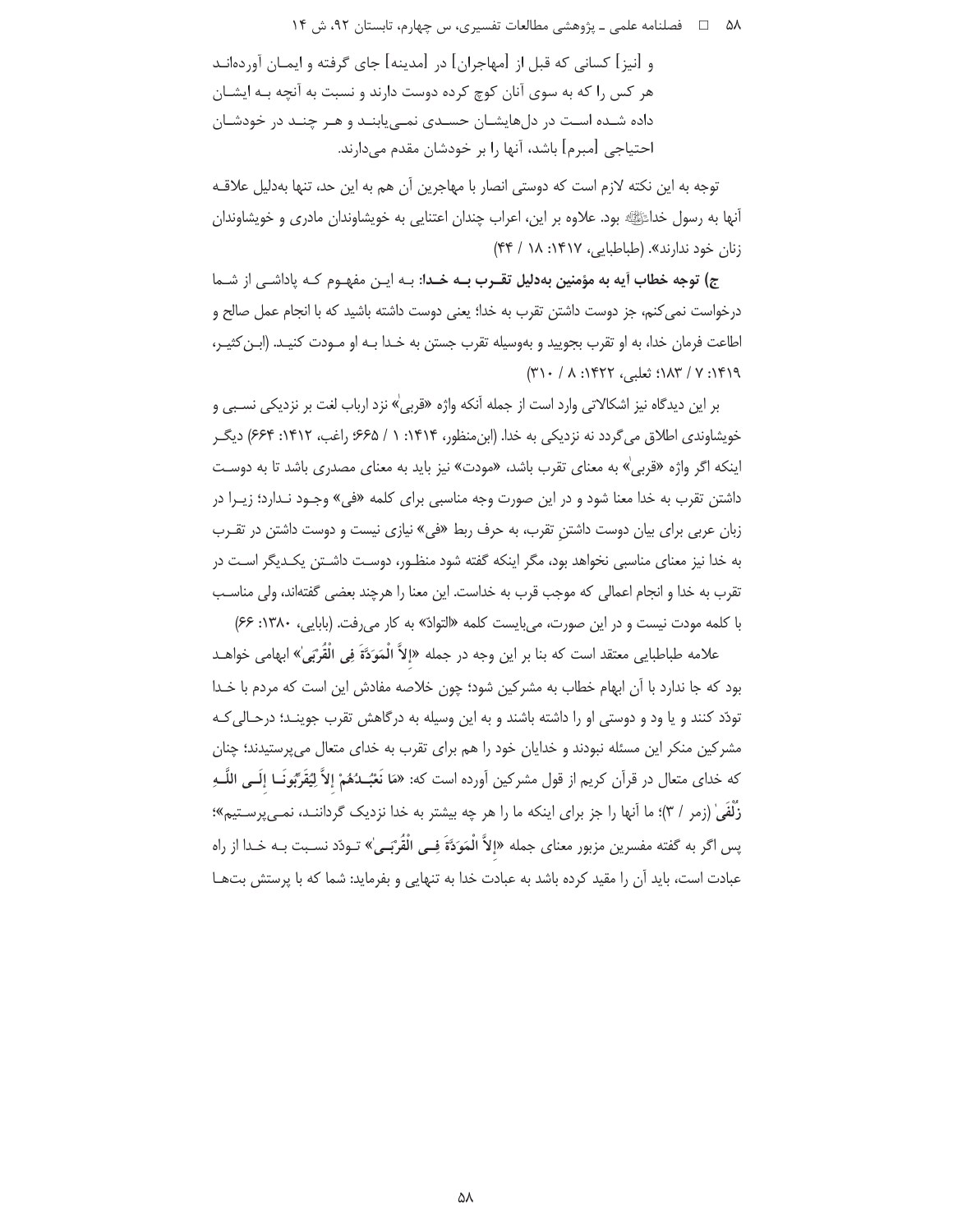تحلیل تفسیری آیات پاداش رسالت D 18

می خواهید به خدا تقرب جویید، راه تودّد و تقرب این نیست بلکه راهش این اسـت کـه تنهـا خـدا را بيرستيد و من از شما جز اين را توقع ندارم.

همچنین در آیه شریفه، کلمه مودت آمده نه تودد و در کلام خدای سبحان سابقه نـدارد کـه واژه «مودّة» بر تودد مردم نسبت به خدای تعالی و تقرب به او اطلاق شده باشد؛ هرچند که عکس این در كلام خداى تعالى آمده و خدا را نسبت به بندگان، ودود و داراى مودت خوانده و فرمـوده اسـت: «إنَّ رَبِّي رَحِيمٌ وَدُودٌ (هود / ٩٠)؛ كه پروردگار من مهربان و دوستدار [بندگان] است» و «وَ هُــوَ الْغُفَــورُ الْوَدُودُ (بروج / ١۴)؛ و اوست أن أَمُرزنده دوستدار [مؤمنان]»؛ شايد ودود خواندن خدا از اين باب باشد که واژه «مودت» بر این اشعار دارد که دارنده این صفت، خود را نسبت به افراد مورد مـودت، متعهـد می داند که مراعات حال ایشان را نموده و از حالشان تفقد کند. حتی بعضی از اهل لغت \_ طبــق نقــل راغب \_ گفتهاند: مودت خدا نسبت به بندگا ن این است که مراعات حال ایشان را بکنـد. (طباطبـایی،  $(40 - 15)$  همان: ۶۶

د) توجه خطاب آیه به ارتباط مسلمانان با خویشاوندان خود: یعنی از شما بر این تبلیـغ یاداشـی نمیخواهم، جز اینکه با خویشاوندانتان صله و ارتباط و مودت داشته باشید. شیخ طوسی این دیدگاه را به نقل از برخی مفسران میآورد. (طوسی، بیتا: ۹ / ۱۵۹)

این معنا نیز با ظاهر آیه کریمه که درخواستکننده رسول خداﷺ و سخن از مـزد تبلیـغ اوسـت سازگاری ندارد؛ زیرا مناسبت حکم و موضوع، اقتضا دارد که منظور از قربی، خویشــاوندان و نزدیکــان پیامبرﷺ باشد؛ زیرا مودت آنان است که مناسبت دارد اجر تبلیغ آن حضرت قرار گیرد، نه مودت هر کسی با خویشاوندان خود که «صله رحم» نامیده میشود. (بابایی، ۱۳۸۰: ۶۷) دیگر اینکه مـودت بـه خویشاوندان بهطور مطلق پسندیده نیست بلکه ملاک در دوستی و مودت ایمان است و مؤید آن، این آيه از قرآن:

لَا تَجِدُ قَوْمًا يُؤْمِنُونَ بِاللَّهِ وَ الْيَوْمِ الْآخِرِ يُوَادُّونَ مَنْ حَادَّ اللَّهَ وَ رَسُولَهُ وَ لَـوْ كَـانُوا اَبَاءَهُمْ أَوْ أَبْنَاءَهُمْ أَوْ إخْوَانَهُمْ أَوْ عَشِيرَتَهُمْ أُولَٰئِكَ كَتَـبَ فِـي قُلُـوبهمُ الإيمَـانَ وَ أَيَّدَهُمْ بِرُوحٍ مِنْهُ. (مجادله / ٢٢) قومی را نیابی که به خدا و روز بازپسین ایمان داشته باشند [و] کسانی را که بـا خدا و رسولش مخالفت کردهاند \_هر چند پدرانشان یا پسرانشان یا برادرانشــان یا عشیره آنان باشند ــ دوست بدارند. در دل اینهاست که [خدا] ایمان را نوشــته و آنها را با روحی از جانب خود تأیید کرده است.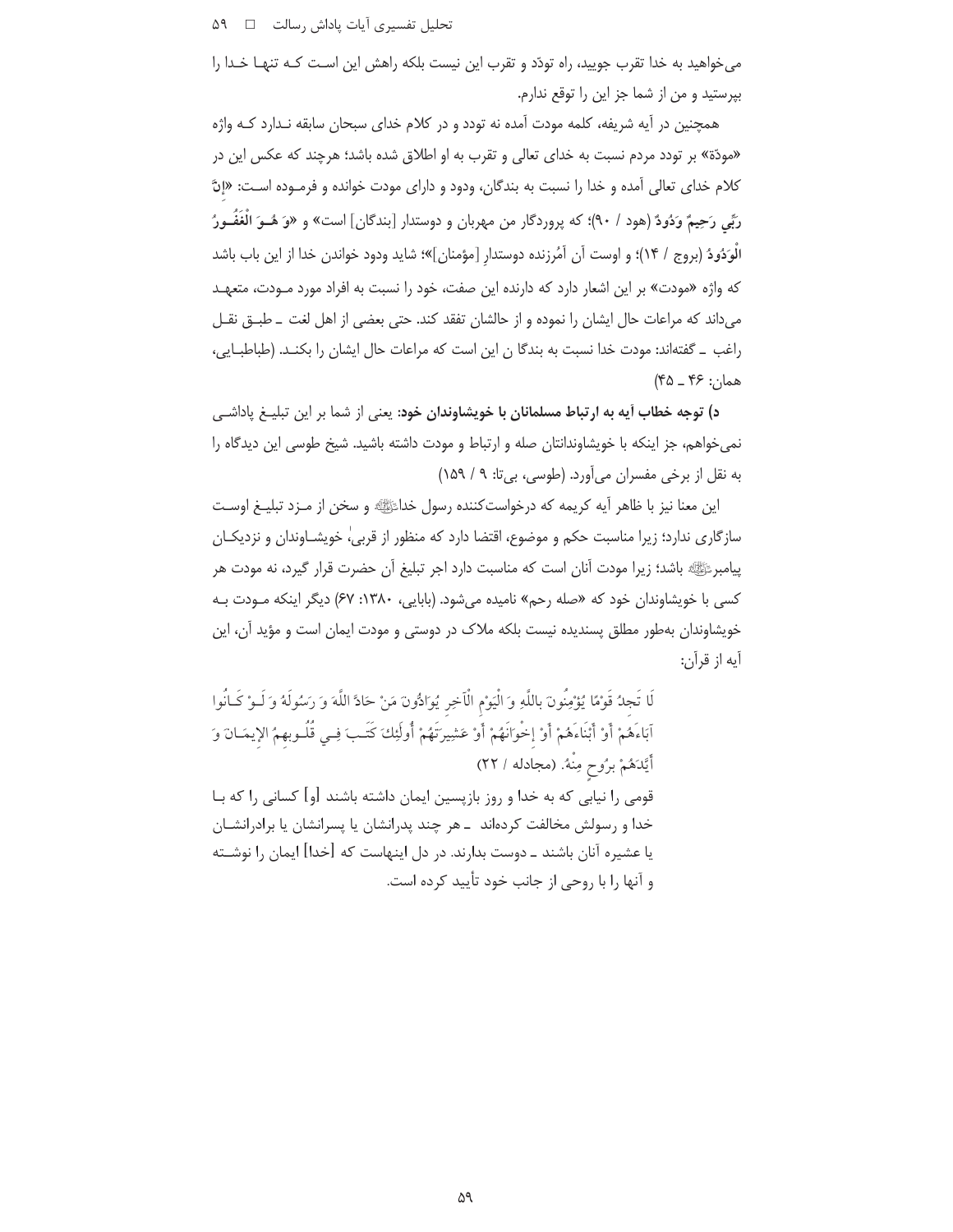۶۰ = = فصلنامه علمی ـ یژوهشی مطالعات تفسیری، س چهارم، تابستان ۹۲، ش ۱۴

اسلام هرگز مردم را دعوت نمی کند به اینکه خویشاوند خود را به خـاطر اینکـه خویشــاوند اسـت دوست بدارند، بلكه محبت به خويشاوندي كه اسلام، بشر را به آن دعوت كرده محبت في اللَّه اسـت؛ بدون اینکه مسئله خویشاوندی، کمترین دخالتی در آن داشته باشد. البته اسـلام، اهتمـام زیـادی بـه مسئله قرابت و رحم دارد اما بهعنوان صله رحم و اینکه با رحم قطع رابطه نکنند و از دادن مال خـود به ارحام فقير مضايقه ننمايند، نه به اين عنوان كه رحم خود را دوست بدارنـد؛ چـون اسـلام بـر هـر محبتی به جز محبت به خدا خط بطلان کشیده است. همچنین ما نمی توانیم بگوییم کـه مـودت بـه قربی در آیه شریفه کنایه از همین صله رحم و احسان به ایشان و انفاق مال به آنـان اسـت چـون در آيه شريفه، هيچ قرينهاي نيست كه بر اين مسئله دلالت كند. (طباطبايي، همان: ۴۵)

ه**) توجه خطاب آیه به دوستی با خویشان نزدیک** پ**یامبر**: به این معنا که بر این تبلیغ یاداشـی از شما درخواست نمي كنم، جز دوستي با خويشاوندان نزديكم.

روایات زیادی از فریقین درستی این وجه را تأیید می کند که بهعنـوان نمونـه بـه چنـد روایـت از منابع اهل سنت اشاره مے گردد:

ـ روايت زاذان از امام على ﷺ:

فينا في آل حم آية [أنّه] لا يَحفَظُ مَوَدَتَنا إلاّ كُلُّ مُؤمِن، ثُمّ قَرَأ «لَا أَسْأَلُكُمْ عَلَيْـهِ أَجْـرًا إلاّ الْمَوَكَةَ فِي الْقُرْبَيِّ). (حاكم حسكاني، ١۴١١: ٢ / ٢٠۵، متقى هندي، ١٩٨٩: ٢ / ٢٩٠) درباره ما، آل حم، آیهای در قرآن است که تنها مؤمنان، مودت ما را رعایت می کننـد. سیس امام آیه مودت ,ا تلاوت کرد.

۔ روایت ابو امامه باهلی از رسول خداﷺ:

إنّ اللهَ خَلَقَ الأنبياءَ مِن أشجار شَتَّى وَ خُلِقتُ أَنَا وَ عَليٌّ مِـن شَـجَرَةٍ واحِـدَةٍ، فَأَنَــا أصلُها وَ عَلَىٌّ فَرِعُها، وَ الحَسَنُ وَ الحُسَينُ ثِمارُها، وَ أشياعُنا أوراقُهـا، فَمَــن تَعَلّـقَ بغُصن مِن أغصانها نَجا، وَ مَن زاغَ هَوى وَ لَو أنَّ عَبداً عَبَدَ اللهَ بَينَ الصَّفا وَ المَــروةِ ألفَ عام ثُمّ ألفَ عام ثُمّ ألفَ عام حَتّى يُصيرَ كَالشّن البالي ثُمّ لَـم يُــدرك مَحَبّتَنــا أكَبَّهُ اللهُ عَلى مَنخِرَيهِ في النّار. ثُمَّ تَلا «قُل لا أَسْـأَلُكُمْ عَلَيْـهِ أَجْـراً إلاَّ الْمَـوَدَّةَ فِـي الْقُرْبِي». (حاكم حسكاني، همان: ٢٠٣) خداوند انبیا را از درختهای مختلف خلق کرد و مـن و علـی را از یـک درخـت أفريد؛ من ريشه أن درخت و على شاخه أن است و حسن و حسين ميوههاي أن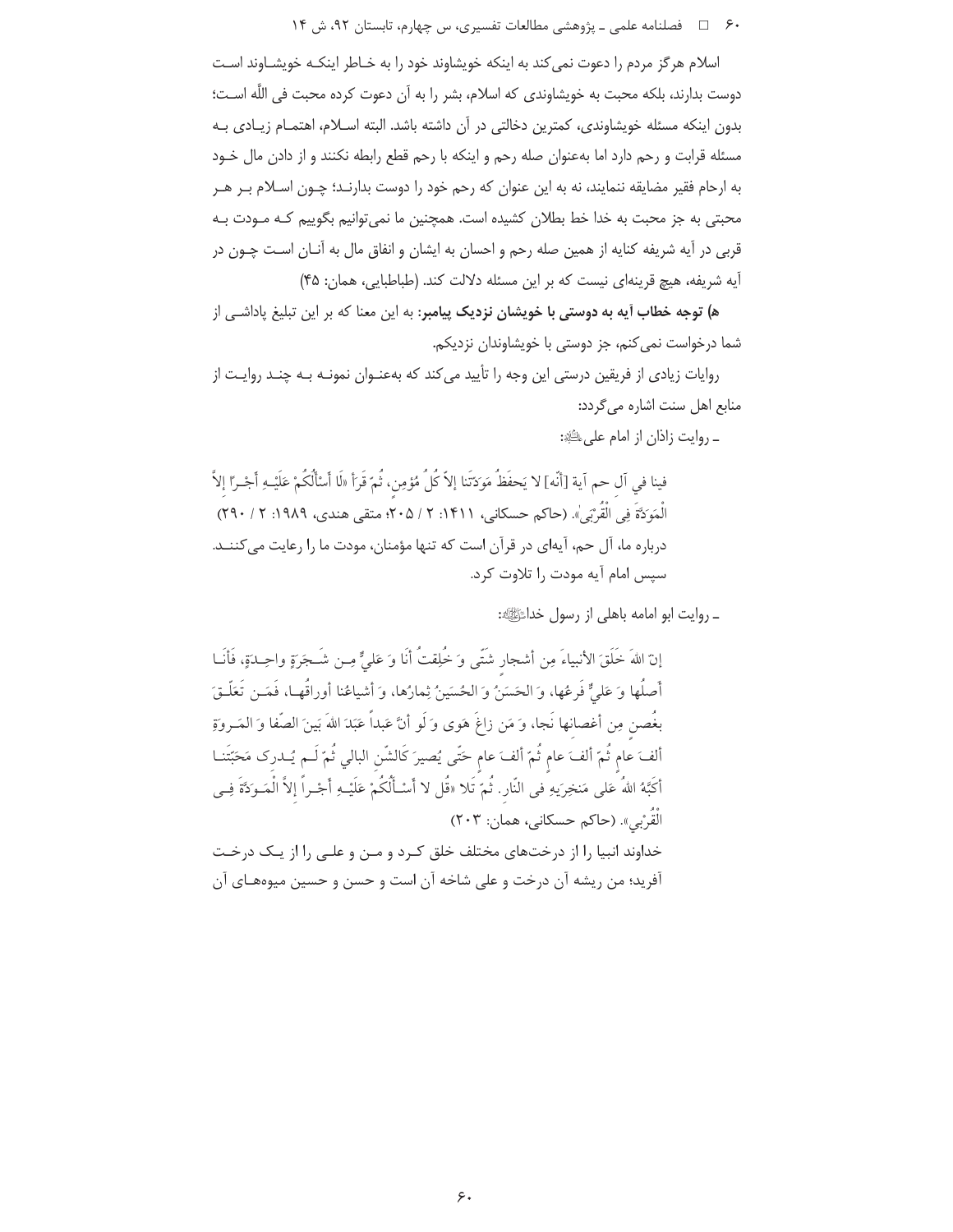تحليل تفسيري آيات پاداش رسالت □ / ۶١

و پیروان ما برگهای آن درختند. هر که چنگ به یک شاخه از آن درخت بزنـد نجات می یابد و هر که توجه ننماید گمراه است. اگر بنـدهای خـدا را بـین صـفا و مروه سه هزار سال پرستش کند تا اینکه همچون مشکی خالی شود اما محبت ما را درک ننماید خداوند او را به صورت، در آتش اندازد. بعد این آیه را تلاوت کـرد: «قُلْ لَا أَسْأَلُكُمْ عَلَيْهِ أَجْرًا إِلاَّ الْمَوَدَّةَ فِي الْقُرْبَىٰ».

ـ روايت عبدالملك بن ميسره زراد از طاووس از ابنءباس:

انّه في قُربي ٰ آل مُحَمّدٍﷺ. (حاكم نيشابوري، بيتا: ٢ / ۴۴۳) این آیه درباره خویشاوندان نزدیک پیامبر است. (طبق گفتـه حـاکم نیشـابوری شرایط مسلم و بخاری هر دو بر این حدیث منطبق است.)

\_ خطبه امام حسن مجتبي ﷺ بعد از شهادت امام على ﷺ:

وَ أَنا مِنْ أَهلِ البَيتِ الَّذي افتَرَضَ اللهُ مَوَدَّتَهُم عَلى كُلِّ مُسلِمٍ فَقالَ تَبارَكَ وَ تَعالىٰ لِنَبِيّهِﷺ: «قُلْ لا أسأَلْكُم ْ عَلَيهِ اَجراً الاّ المَوَدّةَ في القُربيٰ وَ مَنْ يَقتَرِفْ حَسَنَةً نَزِدْ لَهُ فيها حُسناً» فَاقتِرافُ الحَسَنَةِ مَوَكَّتُنا أهلِ البَيتِ. (حاكم نيشـابوري، بـي تـا: ٣ / ١٧٢؛  $(TYY - TYY / Y | 1990)$ طبرانی، ۱۹۹۵: ۲ من از اهلبیتی هستم که خداوند مودتشان را واجب کرده است و بـه پیـامبرش فرمود: «بگو از شما اجری نمی خواهم جز مودت نسبت بـه نزدیکـانم و هـرکس کار نیکی انجام دهد بر نیکی آن می|فزاییم.» پس انجام دادن کار نیک [در ایـن آيه] مودت ما اهل بيت است.

\_ روايت سعيد بن جبير از ابن عباس:

لَمّا أنزِلَ اللهُ عَزَّوجَلّ: «قُلْ لا أسألُكُمْ عَلَيهِ أجراً إلاّ المَوَدّةَ في القُربـيْ» قـالوا: يـا رَسولَ الله، مَنْ هؤلاء الّذينَ نَوكةهُم ْ؟ قالَ: عَلىٌّ وَ فاطِمَةٌ وَ أبناؤُهُما. (ابنحنبـل، ۱۴۲۹: ۱۷۹؛ قرطببی، ۱۳۶۴: ۱۶ / ۲۳ ـ ۲۲؛ شــافعی، بــیتــا: ۲۸؛ قنــدوزی، ١۴١۶: ٢ / ١٢٠؛ ابن عطيه اندلسي، ١۴٢٢: ۵ / ٣۴؛ ابن بطريق، ١۴٠٧: ۴۷) وقتي خداوند عزوجل اين آيه ,ا نازل كرد كه: «قُــلْ لا أَسْـأَلُكُــمْ عَلَيْـهِ أَجْـرًا إلاَّ الْمَوَدَّةَ فِي الْقُرْبَى ٰ» مردم گفتند: اي رسول خدا، كساني كه بايد نسـبت بـه آنهـا .<br>مودت داشته باشیم، کیانند؟ پیامبر فرمود: علی و فاطمه و دو پسرشان.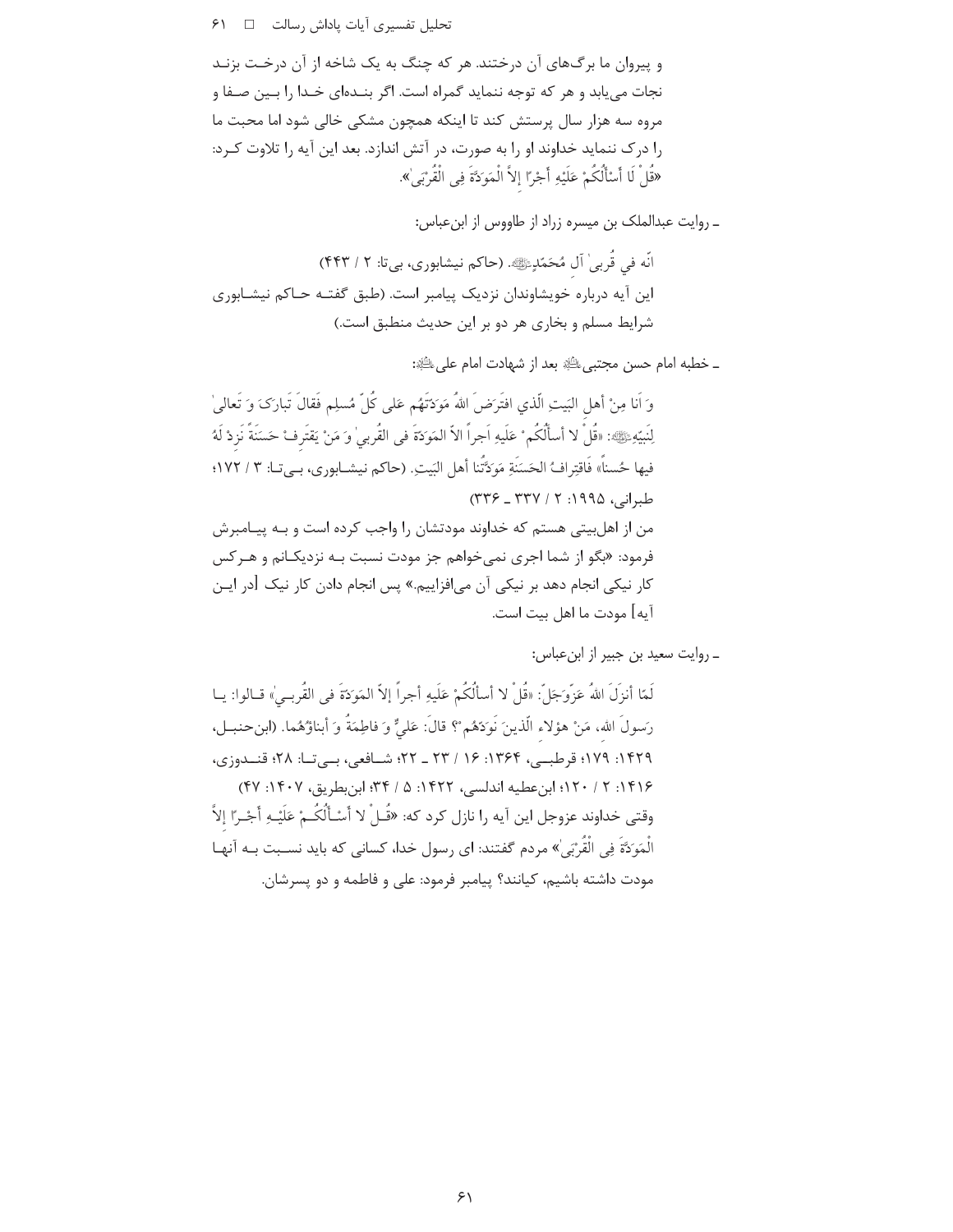۶۲ = 1 فصلنامه علمی ـ یژوهشی مطالعات تفسیری، س چهارم، تابستان ۹۲، ش ۱۴

ـ از ابنِ عباس در باره اين قسمت أيه: «وَ مَنْ يَقْتَرِفْ حَسَنَةً نَزِدْ لَهُ فيها حُسْناً» نقل شده اسـت كـه: المودّةُ لآل محمّدﷺ يعني حسنه و نيكي، مودت نسبت به آل محمدﷺ است. (ابـنحجـر هيثمـي، ١٣٠٨: ١٠٤: ابن صباغ مالكي، ١٤٠٨: ٢٧)

در منابع شیعی هم احادیث فراوانی در این رابطه نقـل شـده اسـت. بـرای مثـال در تفسـیر *البرهــان* ٢٩ حديث، در تفسير *نور الثقلين ٢٤ حديث*، در تفسير *فرات كوفي ١٧ حديث و در تفسير صـــافي ٨ حــديث* ذيل اين آيه درباره انطباق مودة في القربي بر دوستي و مودت نسبت به اهــل بيـت پيــامبرﷺ ذكـر شده است. (بحرانی، ۱۴۱۶: ۴ / ۸۲۴ \_ ۱۸/۵؛ حویزی، ۱۴۱۵: ۴ / ۵۷۸ \_ ۵۷۰، فـرات کـوفی، ۱۴۱۰: ۳۹۹ \_ ۳۸۸، فیض کاشانی، ۱۴۱۵: ۴ / ۳۷۴ \_ ۳۷۲) اخبار متواتری هم که مبنی بـر وجـوب مـودت اهل بيت و محبت آن حضرات از فريقين وارد شده، اين تفسير را تأييد مي كند.

در مورد مصداق قربی ٰ که آیا همه خویشان پیامبرند یا عده خاصی از آنها روایاتی وارد شده اسـت. از جمله روايت فوق الذكر مبنى بر اينكه آنها، على، فاطمه، حسن و حسينﷺ هستند كه در اينجا بـه همان روایت اکتفا می شود. همچنین از امامان شیعهﷺ روایات بسیار زیادی رسیده است که مصـداق قربی را ائمه میداند. برای نمونه به دو حدیث اشاره می گردد:

ـ عبدالله بن عجلان از امام باقرﷺ نقل کرده است که درباره آیه «قُلْ لَا أَسْأَلُكُمْ عَلَيْهِ أَجْــرًا إلاَّ الْمَوَدَّةَ فِي الْقُرْبَىٰ» فرمود: «هُمُ الْأَئِمَّةُ (كليني، ١٣۶٢: ١ / ۴١٣)؛ أنها ائمهﷺ هستند.»

ـ همچنين أن حضرت در روايتي فرمود: «اقْتِرَافُ الْحَسَنَةِ مَوَدَّتُنَا أَهْـلَ الْبَيْـت (مجلسـي، بـي تـا: ۲۶ / ۲۵۲)؛ انجام دادن کار نیک، مودت ما اهل بیت است.»

بین این دو گونه روایات می¤وان چنین جمع کرد که مصداق قربـیٰ در زمـان پیـامبرﷺ، علـی، فاطمه، حسن و حسینﷺ بوده است و در زمانهای بعد، سایر ائمهﷺ. اگرچه طبری بر ایـن تفسـیر اشكالي وارد كرده مبنى بر اينكه اگر منظور از «مودة في القربي<sup>»</sup> دوست داشتن اهل بيت پيامبر بـود بايد ميفرمود: «مودة القربي' يا بالقربي' و يا ذي القربي'». (طبري، ١۴١٢: ٢۵ / ١٧) ولي زمخشري در تفسیر *کشاف* در پاسخ به این اشکال بیان داشته است: اهل بیت در ایـن آیـه مکـان و مقـر و ظـرف مودت قرار داده شده است. مانند اينكه عرب مي گويد: «لي في آل فُلان مَودّةٌ و لــي فــيهم° هَــوي وَ حُبٌّ شُديدٌ» و منظورش اين است كه آنها را دوست دارم و مكان و محل حب و مودت مـن هسـتند. متعلق «في القربي<sup>'</sup>» كلمه «مودّة» نيست، به خلاف اينكه فرموده باشد: «إلاّ المَودّةَ للقربـي'» كـه در اين صورت متعلق للقربي خود كلمه مودة است و در آيه مورد بحث، «في القربيٰ» متعلــق بــه چيــزي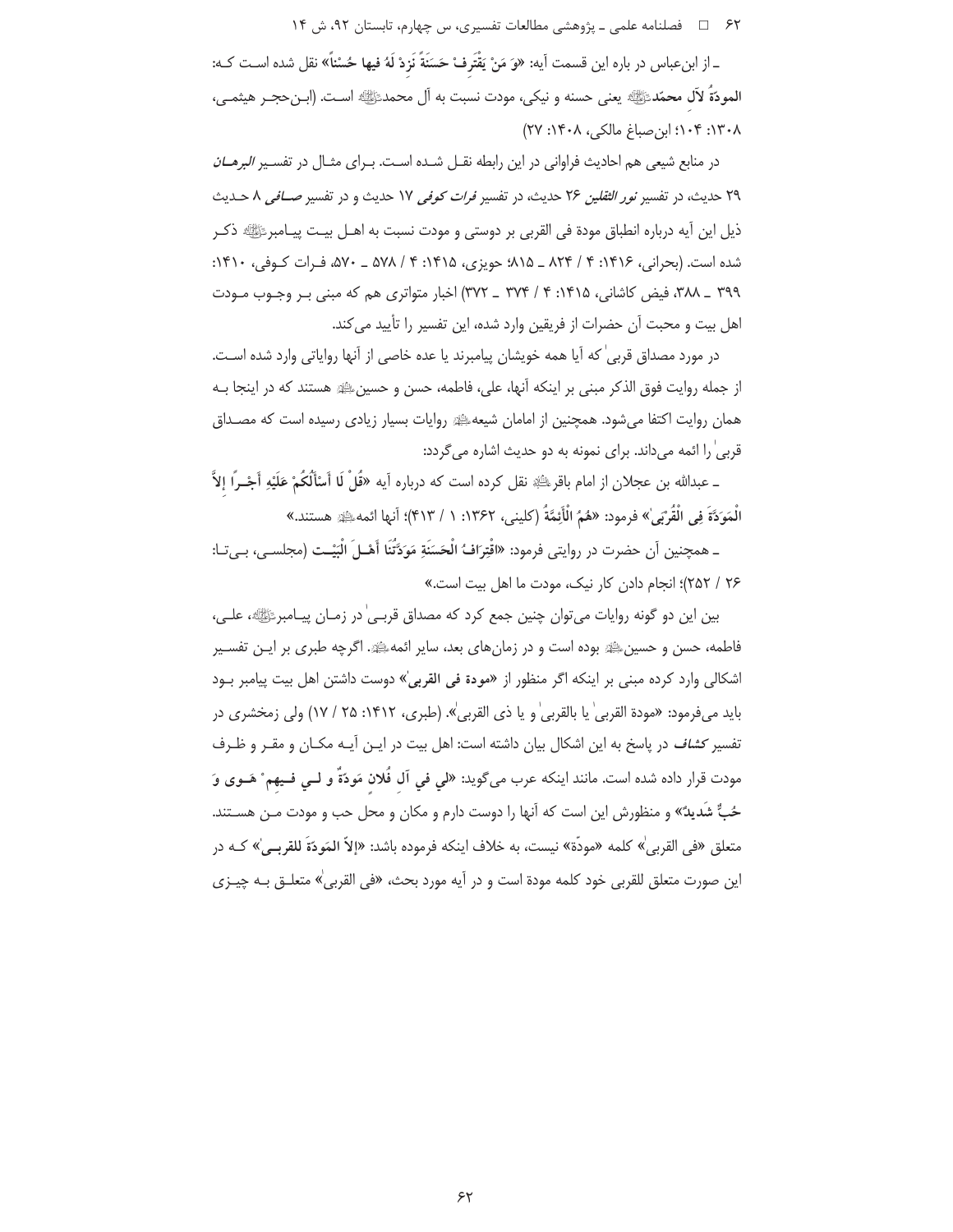تحليل تفسيري آيات پاداش رسالت □ ۶٣

مي شود كه حذف شده و تقدير أن «إلاّ المَودّةَ الثّابتَةَ في القربيٰ» است؛ يعني مگر مودتي كه ثابـت و مستقر در قربی باشد. (زمخشری، ۱۴۰۷: ۲ / ۲۱۶)

بیشتر لغتشناسان نیز مفهوم واژه مودت را به معنای محبت دانستهاند. چنان که ابـن منظـور؛ راغـب اصفهانی؛ جوهری؛ ابنفارس و زبیدی، به این معنا اشاره کردهاند. (ابن منظـور، ۱۴۱۴: ۳ / ۴۵۴؛ راغـب اصفهاني، ١۴١٢: ٨۶٠؛ جوهري، ١۴٠٧: ٢ / ٤٥٩؛ ابن فارس، ١۴٠۴: ۶ / ٧۵؛ زييدي، ١۴١۴: ۵ / ٣٠۴) حال با توجه به استعمالات قرآني واژه مودت نتيجه مي شود كه «مودت» نوعي دوستي است كـه در آن پیوستگی، وابستگی و تعهد یافت میشود. نشانه آن، یکی پیوند تنگاتنگ خالصانه است. چنـان که در این آیه مشهود است:

وَ مِنْ آيَاتِهِ أَنْ خَلَقَ لَكُمْ مِنْ أَنْفُسِكُمْ أَزْوَاجًا لِتَسْكُنُوا إلَيْهَا وَ جَعَلَ بَيْنَكُمْ مَـوكَةً وَ رَحْمَةَ. (روم / ٢١) و از نشانههای او اینکه از [نوع] خودتان همسرانی برای شما آفرید تا بـدانها آرام گیرید، و میانتان دوستی و رحمت نهاد.

چه آنکه مودتی که بین زوجین است از نوع ارتباط خاصی است کـه دارای وابسـتگی مـیباشـد. نشانه دیگر آن نداشتن دشمنی و کینه است:

عَسَى اللَّهُ أَنْ يَجْعَلَ بَيْنَكُمْ وَ بَيْنَ الَّذِينَ عَادَيْتُمْ مِـنْهُمْ مَـوَدَّةً وَ اللَّـهُ قَـدِيرٌ وَ اللَّـهُ غَفُونٌ رَحِيمٌ. (ممتحنه / ٧) امید است که خدا میان شــما و میــان کســانی از آنــان کــه [ایشــان را] دشــمن داشتید، دوستی برقرار کند، و خدا تواناست، و خدا آمرزنده مهربان است.

> در این آیه «مودت» عامل زدودن عداوت معرفی شده است. معرفت نیز از لوازم دیگر مودت است، همان گونه که پیامبرﷺ میفرماید:

اِذا آخى اَحَدُكُم رَجُلاً فَليَسألهُ عَن اسمِهِ وَ اسم أبيهِ وَ قَبيلَتِهِ وَ مَنزلِهِ … وَ اِلاّ فَهو مَهَ َدَةٌ حَمقاءُ. هرگاه یکی از شما کسی را به برادری مے گیرد بایـد از او دربـاره نـامش و نـام پدرش و قبیله و منزلش بپرسد و گرنه این، دوستی احمقانهای است … .

در این حدیث شناخت کسی که میخواهد مورد مودت و برادری قرار گیرد، لازمـه مـودت عاقـل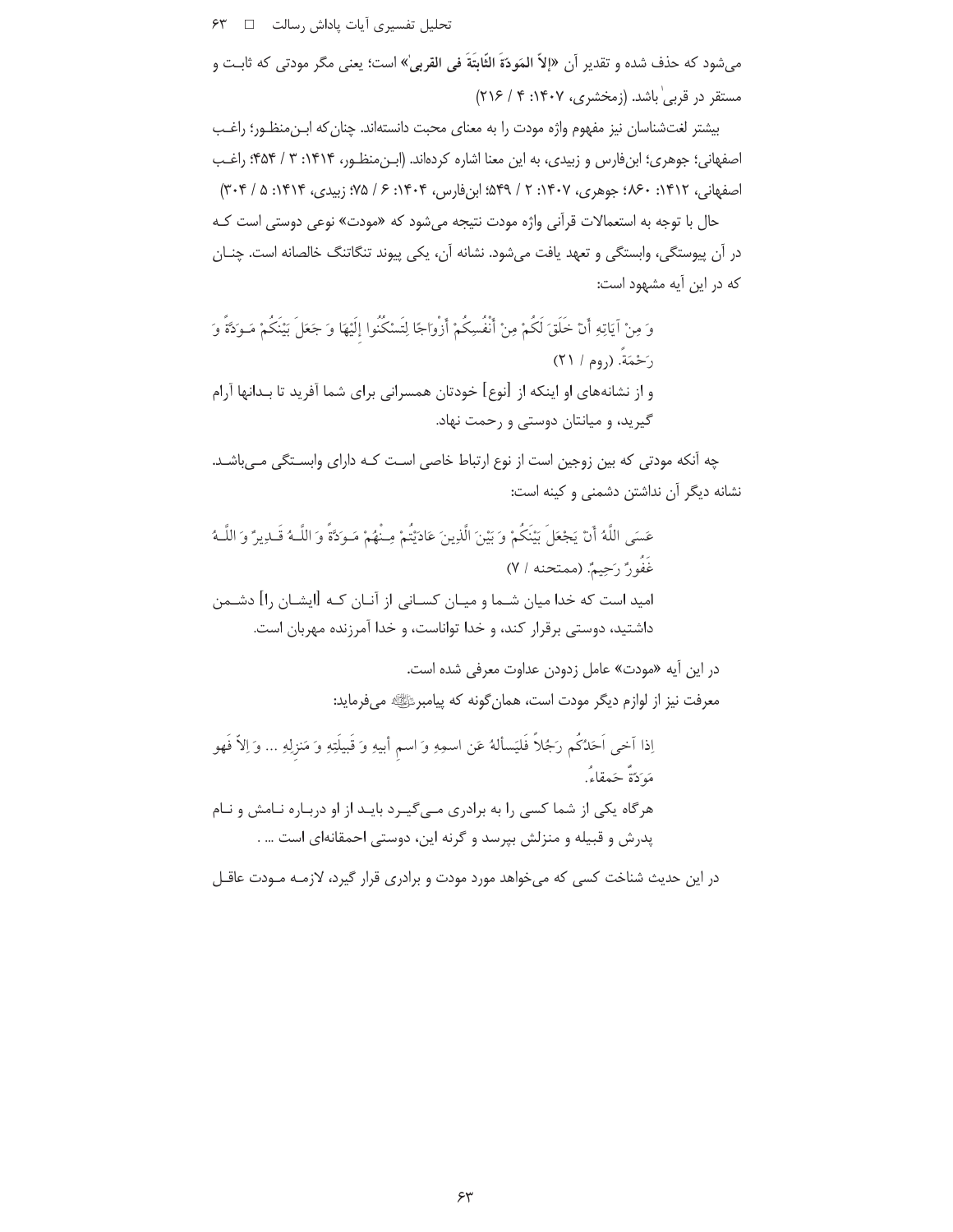۶۴ = د فصلنامه علمي ـ پژوهشي مطالعات تفسيري، س چهارم، تابستان ٩٢، ش ١۴

دانسته شده است. در نهایت تأثیرپذیری نیز در مودت مورد توجه است. این مطلب را میتوان از آیـه ٨٢ سوره مائده برداشت كرد كه خداوند مى فرمايد:

لَتَجدنَّ أَشَدَّ النَّاس عَدَاوَةً لِلَّذِينَ آمَنُوا الْيَهُودَ وَ الَّذِينَ أَشْـرَكُوا وَ لَتَجـدنَّ أَقْـربَهُمْ مَوَدَّةً لِلَّذِينَ آمَنُوا الَّذِينَ قَالُوا إنَّا نَصَارَىٰ … . مسلماً یهودیان و کسانی که شرک ورزیدهاند را دشـمنترین مـردم نسـبت بـه مؤمنان خــواهي يافــت و قطعــاً كســاني ,ا كــه گفتنــد: «مــا نصــراني هســتيم»، نزدیکترین مردم در دوستی با مؤمنان خواهی یافت.

برخی مفسران، دلیل مودت نصاری را پــذیرش دعــوت پیــامبراکرمﷺ از ســوی برخــی از آنهــا دانستهاند. بنابراین بین مودت و تأثیرپذیری ملازمه وجود دارد که در آیه بعـد، ایـن5ونـه بـه تصـویر كشىدە شدە است:

وَ إذَا سَمِعُوا مَا أُنْزِلَ إِلَى الرَّسُول تَرَىٰ أَعْيُنَهُمْ تَفِيضُ مِنَ اللَّمْعِ مِمَّـا عَرَفُـوا مِـنَ الْحَقِّ يَقُولُونَ رَبَّنَا آمَنَّا فَاكْتُبْنَا مَعَ الشَّاهِدِينَ. (مائده / ٨٣) و چون آنچه را به سوی این پیامبر نـازل شـده، بشـنوند، مـیبینـی بـر اثـر آن حقیقتی که شناختهاند، اشک از چشمهایشان سرازیر مے شود. مے گوینـد: پروردگارا، ما ایمان آوردهایم پس ما را در زمره گواهان بنویس.

خلاصه آنکه مودت، محبتی است که در آن، معرفت و تأثیرپـذیری از محبـوب یافـت مـیشـود. (اَرِيان فر، ۱۳۸۵: ۱۷۶ ـ ۱۷۴)

### بررسی موضوع اعتقاد به نسخ در آیه مودت

سیوطی در *الدر المنثور* از ابنابی حاتم و ابنمردویه از طریق ضحاک از ابـنعبـاس روایتـی بـه ایـن مضمون نقل کرده است که آیه مذکور در مکه، زمانی که مشرکین پیامبر را آزار میدادند، نازل شد و خدای متعال از پیامبر خواست که به آنها بگوید هیچ یاداشی از شما نمی خواهم به جز اینکه به خـاطر خویشاوندی|ی که با شما دارم مرا آزار ندهید. سپس هنگامی که پیامبر به مدینه هجرت نمود، ایشان را از این جهت که مطالبه مزد رسالت نمی نماید به دیگر پیامبران ملحق کـرد و ایـن آیـه را منسـوخ نمود. (سیوطی، ۱۴۰۴: ۶ / ۶) همچنین ثعلبی در *الکشف و البیان* و بغوی در *معالم التنزیل* گفته|ند:

گروهي مي گويند وقتي پيامبر به مدينه هجرت فرمود خدا اين آيــه را بــا آيــات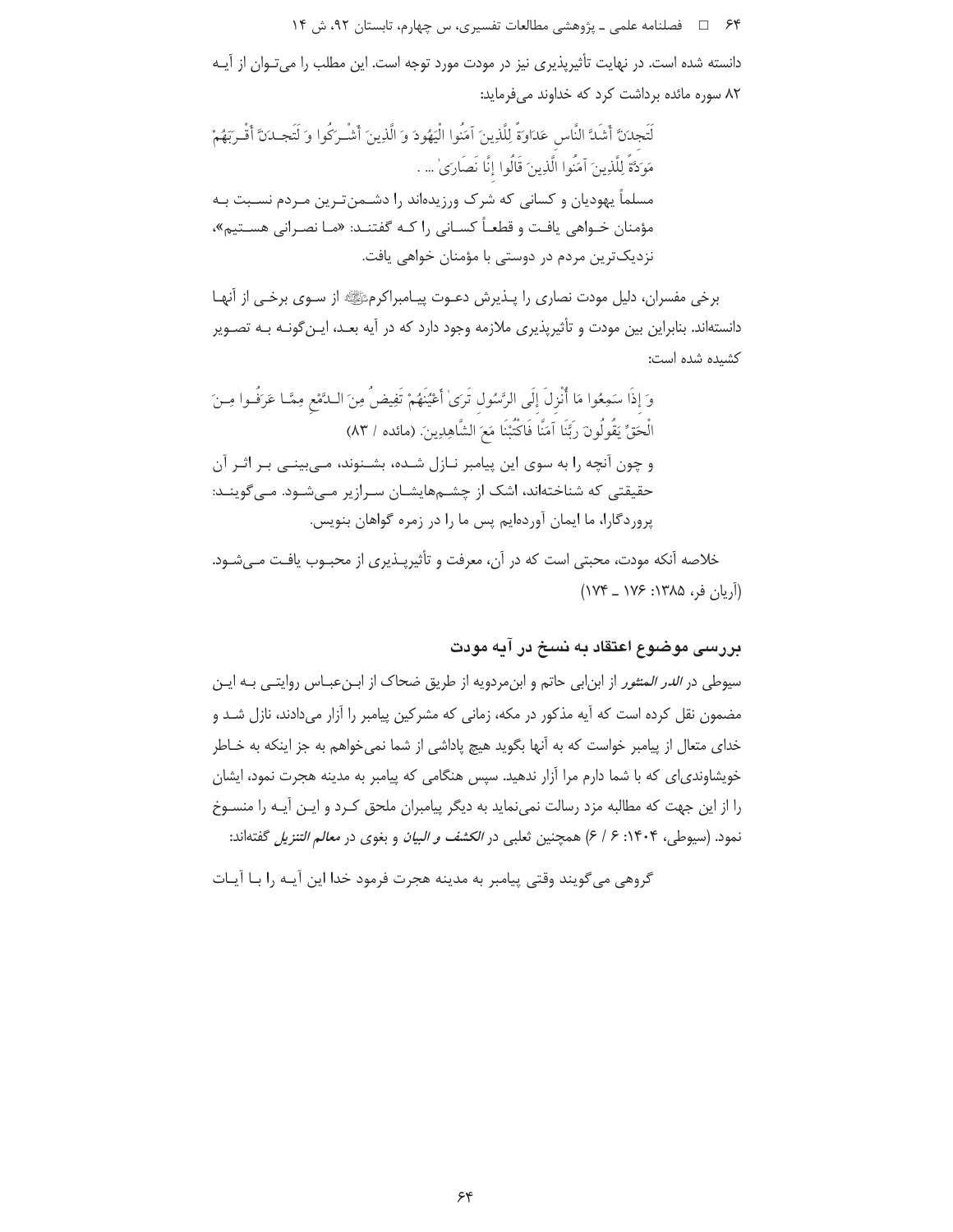«قُلْ مَا سَأَلْتُكُمْ مِنْ أَجْرِ فَهُوَ لَكُمْ إِنْ أَجْرِيَ إِلاَّ عَلَى اللَّهِ؛ بكو: هـر مـزدى كـه از شما خواستم آن از خودتان! مزد من جز بر خدا نیست، و او بر هر چیـزی گـواه است.» (سبأ / ۴۷)، «قُلْ مَا أَسْأَلُكُمْ عَلَيْهِ مِنْ أَجْرِ وَمَا أَنَا مِنَ الْمُتَكَلِّفِينَ؛ بكو: مزدي بر این [رسالت] از شما طلب نمیکنم و من از کسانی نیستم کـه چیــزی از خــود بسازم [و به خدا نسبت دهم]» (ص / ٨۶)، «وَ مَا تَسْأَلُهُمْ عَلَيْهِ مِـنْ أَجْـر؛ و تــو بــر اين [كار] پاداشي از آنان نميخواهي. (يوسف / ١٠۴)، «أَمْ تَسْأَلُهُمْ خَرْجًـا فَخَـرَاجُ رِبِّكَ خَيْرٌ ً، يا از ايشان مزدي مطالبـه مـي كنـي؟ و مـزد پروردگـارت بهتـر اسـت» (مؤمنون / ٧٢)، و «أَمْ تَسْأَلُهُمْ أَجْراً فَهُمْ مِنْ مَغْرَم مُتْقَلُونَ؛ آيا از آنها مزدي مطالبـه می کنی و آنان از [تعهد ادای] تاوان گرانبارند؟» (طور / ۴۰؛ قلم / ۴۶)، نسخ نمود.

ثعلبی و بغوی، سپس پاسخ دادهاند که این دیدگاه، قوی نیست و این آیه نمی تواند منسوخ باشـد؛ زيرا تقرب به خدا با طاعت او و مودت پيامبر و اهل بيت او نسخ بـردار نيست. (ثعلبـي، ١۴۲۲: ٨ /  $(140 / 9 : 197 - 294)$  بغوی، ۱۴۲۰:

مبنای این دیدگاه آن است که گذشتگان به محض احساس وجود گونهای از تعارض ظاهری بین دو آیه، حکم به نسخ یکی از آنها میدادند؛ درحالی که نسخ شرایطی دارد از جمله اینکه امکـان جمـع بین دو آیه وجود نداشته باشد؛ درحالی که در مسئله مورد بحث امکان جمع وجـود دارد. شـرط دیگـر نسخ، این است که آیه ناسخ بعد از آیه منسوخ نازل شده باشد؛ درحالی که همه آیاتی که پیش از این، از آنها بهعنوان ناسخ یاد گردید، مکی هستند ولی آیه مودت مـدنی اسـت. (آریـان فـر، ۱۳۸۵: ۱۷۳) اگرچه در تفاسیر از سوره شوری بهعنوان سوره مکی یاد شده است ولی براساس روایت ابـنعبـاس، چهار أيه از أن از «قُلْ لا أَسْأَلُكُمْ عَلَيْهِ أَجْرًا إلاَّ الْمَوَدَّةَ فِي الْقُرْبَىٰ» تا سـه أيـه بعـد از أن مـدنى اسـت. همچنین قولی از مقاتل نقل شده مبنی بر اینکه آیات ۲۲ و ۲۳ مدنی هستند. (اندلسی، ۱۴۲۰: ۹/ ۳۲۲: آلوسی، ۱۴۱۵: ۱۳/ ۱۱) پر واضح است که روایات اخیر، تخصیص زننـده قـول عـامی هسـتند کـه سـوره شوری را مکی میداند.

# بررسی نوع استثنا در آبه مودت

گروهی از مفسرین، استثنای این آیه را منقطع دانسته و برآنند که «مودة فی القربیٰ» از جنس «اجر» نیست و خداوند میفرماید: بگو برای رسالتم از شما مزدی نمیخـواهم ولـی «مـودة فـی القربـم)» را مي خواهم. (اندلسي، همان: ٣٣۵: اَلوسي، همان: ٣١: طبري: ١٤١٢: ٢۵ / ١٧) اما ديدگاه ديگر \_ بنـابر نقـل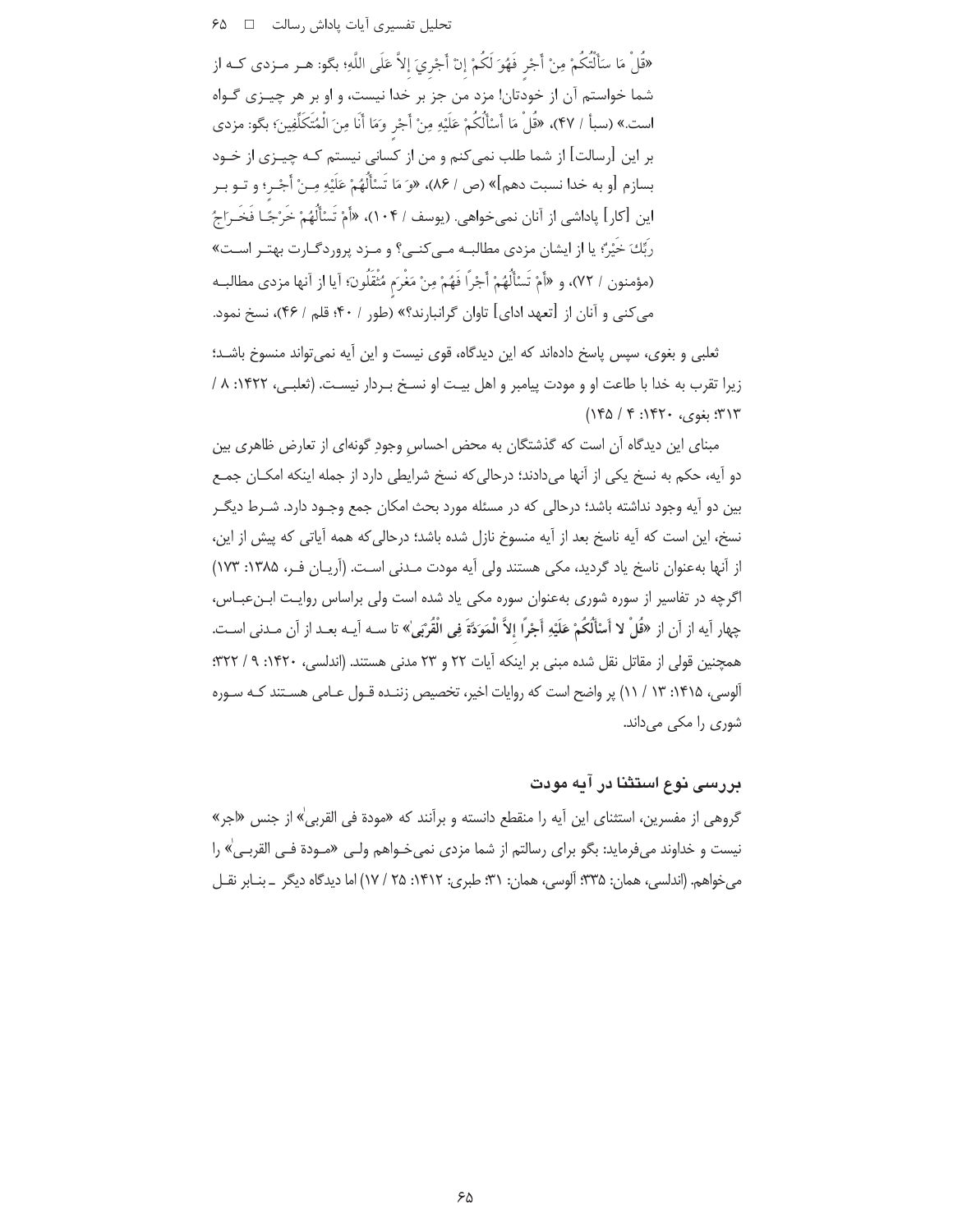۶۶ = 1 فصلنامه علمی ـ یژوهشی مطالعات تفسیری، س چهارم، تابستان ۹۲، ش ۱۴

شيخ طوسي \_ منظور آيه را اين ميداند كه: «لا أسألُكُم ْ عَليهِ أجراً لكِن ْ أُذَكِّرُكُم المَودّة في قرابتي؛ از شما اجری بر رسالتم نمی خواهم ولی مودت به خویشانم را به شما یـادآوری مـی *کـ*نم». (طوسـی، بيتا: ٩ / ١۵٨) گرچه اين وجه مي تواند براي حل تعارض اين آيه با ساير آيات، مشكل گشا باشد ولي باید توجه داشت که در زبان عربی، اصل بر استثنای متصل است و اگـر بتـوان بـه نحـوی اسـتثنا را متصل گرفت ــ همان گونه که در ادامه خواهد آمد ــ دیگر حکم به استثنای منقطع جایز نیست.

برخی دیگر از مفسرین، استثنای موجود در آیه را متصل به شمار آوردهاند به این معنی که مودت خویشان پیامبر از جنس یاداش است ولی نه یاداش و مزد واقعی بلکه از نظر اهمیت در حکم پــاداش قرار گرفته است. ایشان دراینباره به طرح سه دیدگاه پرداختهاند:

۱. صله رحم و رسیدگی به خویشاوندان در اسلام واجب است و چون خویشان و نزدیکان پیـامبر، خویشاوندان مسلمانان هم محسوب میشوند پس مودت نسبت به ایشان واجب است و ثـواب آن بـه نفع خود مردم است نه پیامبر، ولی از لحاظ اهمیت در حکم پـاداش قـرار داده شـده اسـت. (طوسـی، بے تا: ۹ / ۱۵۸؟ رازی، ۱۴۲۰: ۲۷ / ۱۵۹۵؛ زمخشری، ۲۰۷ / ۲۹، ۲۱۹؛ طبرسی، ۱۳۷۲: ۹ / ۴۴)

۲. پیامبر از اُنها یاداش دنیوی درخواست نکرد بلکه یاداشی که از اَنهـا خواسـت، دوسـت داشـتن نزدیکی به خدا و بندگان کامل او (انبیا و همچنین اقربای پیامبر اسلام) بود که خداوند با آنهـا سـخن گفته و آنها را برای کامل شدن مردم فرستاده است. بنابراین، آیـات نفـی درخواسـت پـاداش توسـط پیامبر، مربوط به یاداش دنیوی است و این آیه قول عامی است که چیـزی از آن اسـتثنا شـده اسـت.  $(55 \cdot 75 \cdot 155 \cdot 155 \cdot 155)$ 

۳. مودت اهل بیت، دخیل در ایمان است و بدون آن ایمان پذیرفته نیست و همچنین ضامن بقـا و دوام دعوت پیامبر است؛ بنابراین خدا به پیامبر امر کرده که مودت اهل بیت را اجر رسـالت خــویش قرار دهد تا مردم بعد از پیامبر اًنها را مرجع دینی، علمی و سیاسی قرار دهند. این مطلب از این اًیــه و همچنین از آیات دیگری مثل آیه تطهیر و احادیثی مانند حدیث ثقلـین و غیـر آن دانسـته مـیشـود. (طیب، ۱۳۷۸: ۶۰ / ۶۰؛ طباطبایی، ۱۴۱۷: ۱۸ / ۴۸ \_ ۴۷؛ مکسارم شیرازی، ۱۳۷۴: ۲۰ / ۴۰۶: مدرسی، ۱۴۱۹: ۱۲ / ۳۳۵)

این وجه برای حل این تعارض، بسیار درست و کامل به نظر می رسد ولی پرسش این است کـه چرا مفسران، «مودة في القربي» را كه همان پاداش پيامبر قرار داده شـده بـه معنــاي واقعــي پــاداش نگرفته و برای تفکیک معنای آن از یاداش رسالت خود را به تکلف انداختـهانـد. همـان گونـه کـه در ادامه، آیات را یک به یک بررسی خواهیم کرد آیات نفـی کننـده درخواسـت پـاداش رسـالت توسـط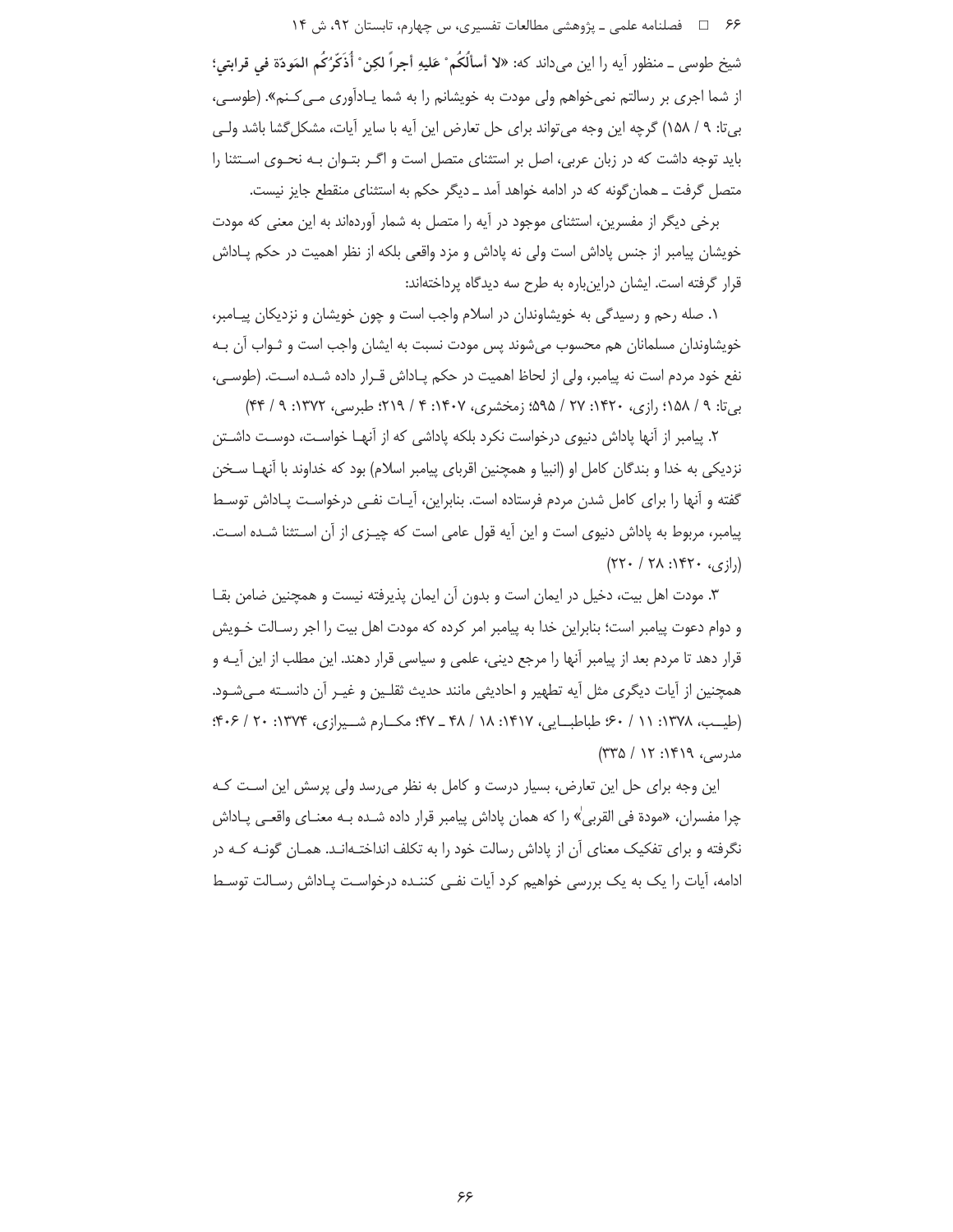#### 

پیامبران و از جمله پیامبر اسلام همگی خطاب به مشـرکان و کـافران و مخالفـان پیـامبران اسـت و این گونه آیات در مورد پیامبر خاتم، در آغاز رسالت ایشان و در مکه نازل شده است. بدیهی است کـه درخواست پاداش از کسانی که هنوز ایمان نیاورده و مخالفت میورزنـد و حتـی بـرای از بـین بـردن پیامبر و خاموش کردن دعوت او تلاش می کنند، کار پسندیدهای نیست. به گونـهای کـه حتـی عـدم درخواست پاداش در قرآن بهعنوان یکی از نشانههای پیامبران الهی شمرده شده تا مردم بتواننـد آنهـا را از پیامبران دروغین که به دنبال کسب محبوبیت، قدرت و ثروت هستند، بـاز شناسـند. چنـان کـه وقتی در سوره پس، سخن شخص مؤمنی را ذکر می کند که قومش را به پـذیرفتن دعـوت پیـامبران الهي دعوت مي كند، از زبان او مي فرمايد: «اتَّبِعُوا مَنْ لا يَسْأَلُكُمْ أَجْرًا وَهُمْ مُهْتَــٰدُونَ؛ از كسـاني كـه پاداشی از شما نمی خواهند و خود [نیز] بر راه راست قرار دارند، پیروی کنید.» (پس / ۲۱)

بررسی آبات نفی کننده یاداش رسالت آیات نفی پاداش رسالت پیامبران را در یک نگاه کلی می توان به دو دسته تقسیم و مورد بررسی قرار داد:

> ١. آيات مربوط به ييامبران ييش از حضرت محمدﷺ يك. حضرت نوح ﷺ

فَإِنْ تَوَلَّيْتُمْ فَمَا سَأَلْتُكُمْ مِنْ أَجْرِ إِنْ أَجْرِيَ إِلاَّ عَلَـى اللَّـهِ وَ أُمِـرْتُ أَنْ أَكُـونَ مِـنَ الْمُسْلِمِينَ. (يونس / ٧٢) و اگر روی گردانیدید، من مُزدی از شما نمی طلبم. یاداش من جز بر عهده خـدا نیست، و مأمورم که از گردننهندگان باشم.

همان گونه که از سیاق آیه پیداست مخاطبان حضـرت نـوحﷺ در ایـن آیـه، مخالفـان ایشــان و كافران بودهاند نه مؤمنان. به خصوص كه در آيه بعد ميفرمايــد: «فَكَذَّبُوهُ فَنَجَّيْنَــاهُ وَ مَــنْ مَعَــهُ فِــي الْفُلْكِ …؛ پس او را تكذيب كردند آن گاه وي را با كساني كه در كشتي همراه او بودند نجات داديم.»  $(YY / \mu)$ يونس

همچنین در آیهای دیگر از قول حضرت نوحﷺ آمده است: «وَ يَا قَوْمِ لا أَسْأَلْكُمْ عَلَيْــهِ مَــالاً إنْ أَجْرِيَ إِلاَّ عَلَى اللَّهِ … و اي قوم من، بر اين [رسالت،] مالي از شما درخواست نمي كنم. مُزد من جز بر عهده خدا نيست.» (هود / ٢٩)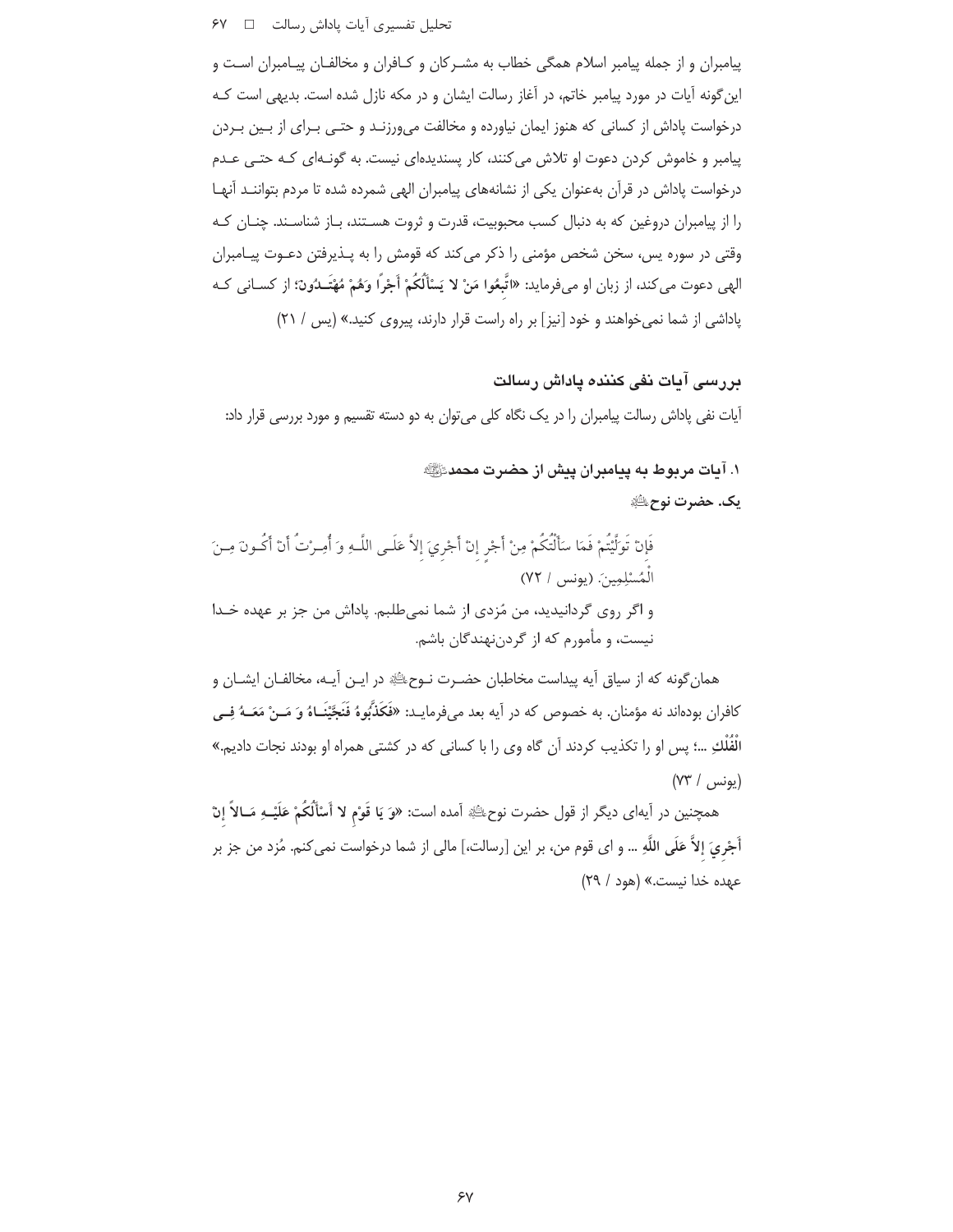۶۸ = هطلنامه علمی ـ پژوهشی مطالعات تفسیری، س چهارم، تابستان ۹۲، ش ۱۴

در این آیه به روشنی مصداق پاداش مشخص شده که مال و اجر مادی است. در ایـن آیــه نیـز مخاطبين، كافران هستند؛ زيرا در أيات قبل از أن ميفرمايد: «فَقَالَ الْمَلَأُ الَّذِينَ كَفَرُوا مِنْ قَوْمِـهِ … ؛ پس، سران قومش که کـافر بودنـد، گفتنـد: …» (هـود / ۲۷) و در ادامـه حضـرت نـوحﷺ درصـدد یاسخ گویی به این کافران است.

قرأن در جايي ديگر از قول ايشان ميفرمايد: «وَ مَا أَسْأَلْكُمْ عَلَيْهِ مِـنْ أَجْـر إنْ أَجْـريَ إلاَّ عَلَــيٰ رَبِّ الْعَلَلَمِينَ؛ و بر این [رسالت] اجری از شما طلب نمی کنم. اجر من جز بر عهـده پروردگــار جهانیــان نیســت.» (شعراء / ١٠٩) خطاب اين آيه نيز منكران نبوت حضرت نوح ﷺ است؛ زيرا در ادامه، قرآن كريم مي فرمايد:

قَالُوا لَئِنْ لَمْ تَنْتَهِ يَا نُوحُ لَتَكُونَنَّ مِنَ الْمَرْجُومِينَ ۞ قَـالَ رَبٍّ إِنَّ قَـوْمِي كَـذَّبُون ۞ فَافْتَحْ بَيْنِي وَ بَيْنَهُمْ فَتْحًا وَ نَجِّني وَ مَنْ مَعِيَ مِنَ الْمُؤْمِنِينَ ۞ فَأَنْجَيْنَاهُ وَ مَـنْ مَعَـهُ فِي الْفُلْكِ الْمَشْحُونِ ۞ ثُمَّ أَغْرَقْنَا بَعْدُ الْبَاقِينَ. (شعراء / ١٢٠ ـ ١١۶) گفتند: «ای نوح، اگر دست برنداری قطعـاً از [جملـه] سنگسارشــدگان خــواهی بود.» گفت: «پروردگارا، قوم من مرا تكذيب كردند. ميان من و آنان فيصله ده، و من و هر کس از مؤمنان را که با من است نجات بخش.» پس او و هـر کـه را در آن کشتی آکنده با او بود، رهانیدیم. آن گاه باقیماندگان را غرق کردیم.

دو. حضرت هود الله

يَا قَوْمٍ لَا أَسْأَلُكُمْ عَلَيْهِ أَجْرًا إِنْ أَجْرِيَ إِلاَّ عَلَى الَّذِي فَطَرَنِى … . (هود / ۵۱) ای قوم من، برای این [رسالت] پاداشی از شما درخواست نمی کنم. پـاداش مــن جز بر عهده کسی که مرا آفریده است، نیست.

از ظاهر این آیه و آیات بعد، به نظر می رسد که مخاطب این آیه نیز مخالفان حضرت هود باشند؛ چراکه قرآن کریم سخن اّنها را اینگونه نقل میکند: «... قَالُوا یَا هُودُ مَا جِئْتَنَا بِبَیِّنَةٍ وَمَا نَحْنُ بِتَاركِی اَلِهَتِنَا عَنْ قَوْلِكَ وَ مَا نَحْنُ لَكَ بِمُؤْمِنِينَ؛ اي هود، براي ما دليل روشني نياوردي، و ما براي سخن تـو دست از خدایان خود برنمی داریم و تو را باور نداریم». (هود / ۵۳)

قرأن در أيهاي ديگر از قول ايشان ميفرمايد: «وَ مَا أَسْأَلُكُمْ عَلَيْهِ مِنْ أَجْــر إنْ أَجْــريَ إلاَّ عَلَــي رَبِّ الْعَالَمِينَ؛ و بر اين [رسالت] اجرى از شما طلب نمى كنم. اجر من جز بر عهده پروردگار جهانيــان نيست». (شعراء / ١٢٧)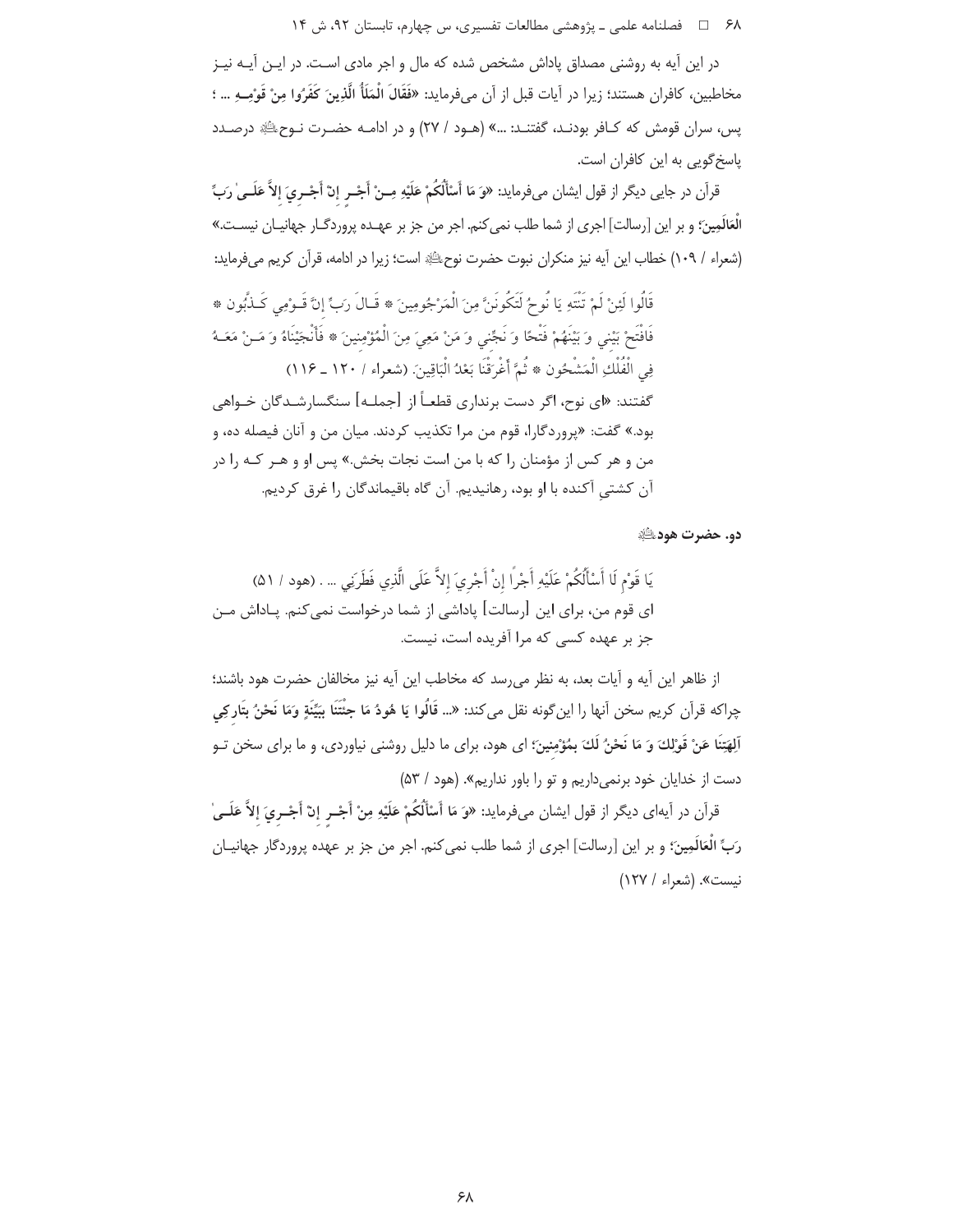تحليل تفسيري آيات پاداش رسالت □ ۶۹

مورد خطاب در این آیه نیز مانند آیات پیشین کافران هستند؛ چون در ادامه، قرآن کریم میفرماید:

قَالُوا سَوَاءٌ عَلَيْنَا أَ وَعَظْتَ أَمْ لَمْ تَكُنْ مِنَ الْوَاعِظِينَ ۞ إنْ هٰذَا إلاَّ خُلُـقُ الأوَّلِـينَ ۞ وَ مَا نَحْنُ بِمُعَذِّبِينَ ۞ فَكَذَّبُوهُ فَأَهْلَكْنَاهُمْ … . (شعراء / ١٣٩ ـ ١٣۶) گفتند: «خواه اندرز دهی و خواه از اندرز دهندگان نباشی برای ما یکسان اسـت. این جز شیوه پیشینیان نیست و ما عذاب نخواهیم شد.» پس تکذیبش کردند و هلاكشان كرديم.

سه. حضرت صالحﷺ

وَ مَا أَسْأَلُكُمْ عَلَيْهِ مِنْ أَجْرِ إِنْ أَجْرِيَ إِلاَّ عَلَىٰ رَبِّ الْعَالَمِينَ. (شعراء / ١۴۵)

قـرأن در ادامـه دربـاره گفتگـوي حضـرت صـالحﷺ و منكـران رسـالت او و همچنـين عاقبـت آنان مىفرمايد:

قَالُوا إِنَّمَا أَنْتَ مِنَ الْمُسَحَّرِينَ ۞ مَا أَنْتَ إِلاَّ بَشَـرٌ مِثْلُنَـا فَـأْتِ بِآيَـةٍ إِنْ كُنْـتَ مِـنَ الصَّادِقِينَ ۞ قَالَ هَٰذِهِ نَاقَةٌ لَهَا شِرْبٌ وَ لَكُمْ شِـرْبُ يَـوْم مَعْلُـوم ۞ وَ لا تَمَسُّـوهَا بسُوء فَيَأْخُذَكُمْ عَذَابٌ يَـوْم عَظِـيم \* فَعَفَرُوهَـا فَـأَصْـبَحُوا نَـادِمِينَ \* فَـأَخَـذَهُمُ الْعَذَابُ ... . (شعراء / ١٥٨ \_ ١٥٣) گفتند: «قطعاً تو از افسونِشدگانی. تو جز بشری مانند ما [بـیش] نیســتی. اگـر راست می گویی معجزهای بیاور.» گفت: «این ماده شتری است که نــوبتی از آب او راست و روزی معین نوبت آب شماست و به آن گزندی مرسـانید کـه عـذاب روزی هولناک شما را فرومیگیرد.» پس آن را پـی کردنـد و پشـیمان گشـتند. آنگاه آنان ,ا عذاب فروگرفت.

جهار. حضرت لوط

وَ مَا أَسْأَلُكُمْ عَلَيْهِ مِنْ أَجْرِ إِنَّ أَجْرِيَ إِلاَّ عَلَىٰ رَبِّ الْعَالَمِينَ. (شعراء / ١۶۴) و بر این [رسالت] اجری از شما طلب نمیکنم. اجر من جز بـر عهـده پروردگـار جهانيان نيست.

قوم لوطﷺ او را تهدید کردند که اگر از دعوت خود و بازداشتن آنهـا از کارهـای زشـت، دسـت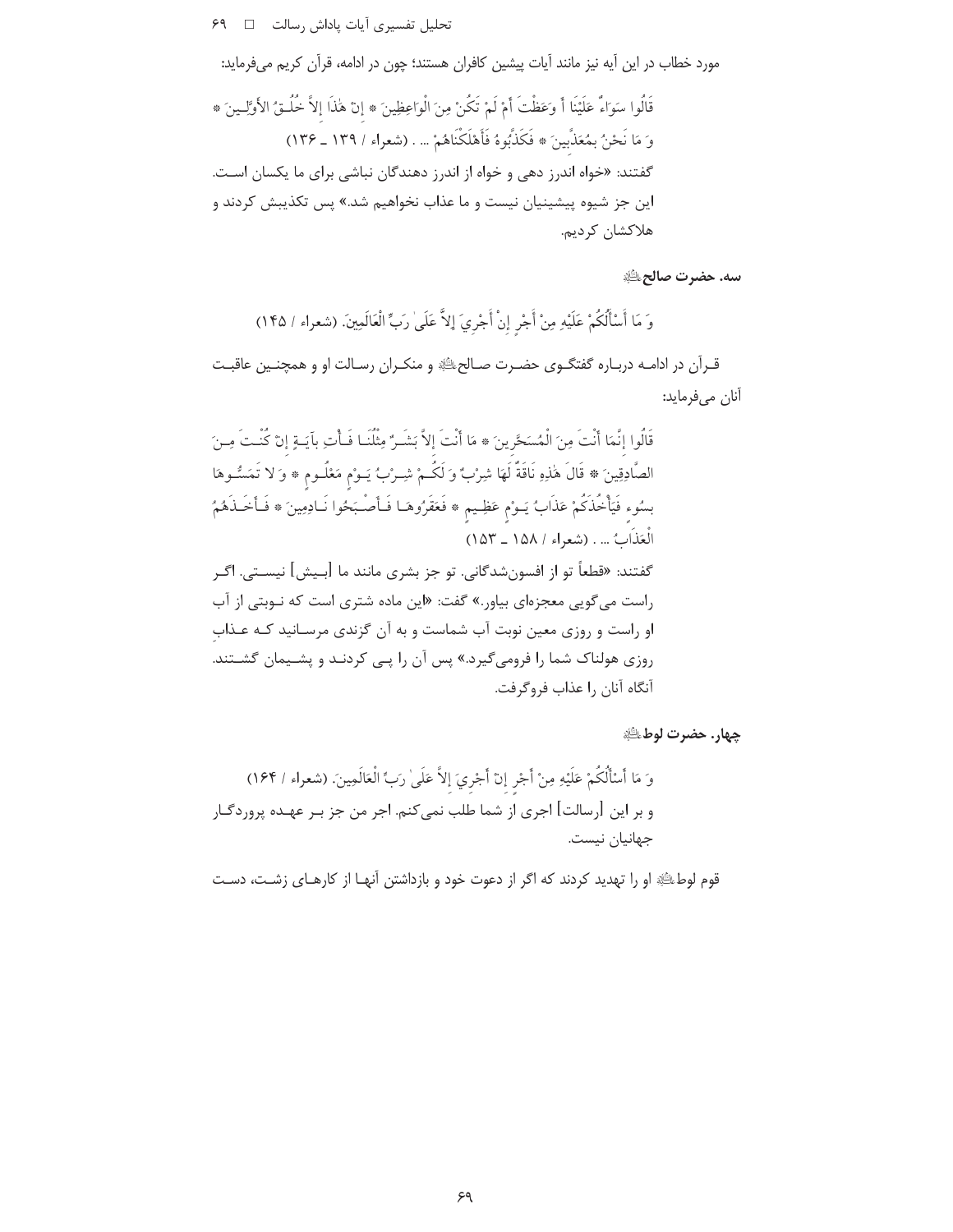۷۰ □ فصلنامه علمی ـ یژوهشی مطالعات تفسیری، س چهارم، تابستان ۹۲، ش ۱۴

برندارد، او را از سرزمینش اخراج خواهند کرد، لوط هم از خداوند تقاضای رهایی خود و اهلش را کـرد و خداوند پس از نجات آنان، عذابی مرگبار بر قوم او فرود آورد و سرنوشت آنهـا ايـن گونـه شـد: «وَ أَمْطَرْنَا عَلَيْهِمْ مَطَرًا فَسَاءَ مَطَرُ الْمُنْذَرِينَ؛ و بر [سر] أنان باراني [از أتش گوگرد] فرو ريختيم. و چه بـد بود باران بیم دادهشدگان». (شعراء / ١٧٣)

ينج. حضرت شعيبﷺ

این آیه، سخن حضرت شعیبﷺ خطاب به تکذیبکنندگان اوست، به این دلیل که در آیات بعد، قرآن كريم ميفرمايد:

قَالُوا إنَّمَا أَنْتَ مِنَ الْمُسَحَّرينَ \* وَ مَا أَنْتَ إلاَّ بَشَرٌ مِثْلُنَا وَ إنْ نَظُنُّكَ لَمِـنَ الْكَاذبـينَ \* فَأَسْقِطْ عَلَيْنَا كِسَفًا مِنَ السَّمَاء إنْ كُنْتَ مِنَ الصَّادِقِينَ ۞ قَالَ رَبِّي أَعْلَمُ بمَـا تَعْمَلُـونَ ۞ فَكَذَّبُوهُ فَأَخَذَهُمْ عَذَابٌ يَوْمِ الظُّلَّةِ إِنَّهُ كَانَ عَذَابَ يَوْمِ عَظِيمٍ. (شعراء / ١٨٩ \_ ١٨٥) گفتند: «تو واقعاً از افسونِشدگانی. و تو جز بشری مانند مــا [بــيش] نيســتي، و قطعاً تو را از دروغگویان میدانیم. پس اگر از راستگویانی، پـارەای از آســمان بـر [سر] ما بيفكن.» [شعيب] گفت: «پروردگارم به آنچه مـى كنيـد دانــاتر اسـت.» پس او را تکذیب کردند، و عذاب روز ابر [آتشبار] آنان را فرو گرفت. بـه راســتي آن، عذاب روزي هولناك بود.

٢. آيات مربوط به ييامبر اسلامﷺ

يک. آيه ٤٠ سوره طور و ٤٦ سوره قلم

أَمْ تَسْأَلُهُمْ أَجْرًا فَهُمْ مِنْ مَغْرَم مُثْقَلُونَ. آیا از آنها مزدی مطالبه میکنی و آنان از [تعهد ادای] تاوان گرانبارند؟

این آیه در هر دو سوره دارای یک پیام است و آن اینکه از پیامبر سؤال می کند: چرا این مشرکان دعوت تو را نمی پذیرند و به تو ایمان نمی آورند، نکند از آنها در برابر پیامبری خود اجـری خواسـتهای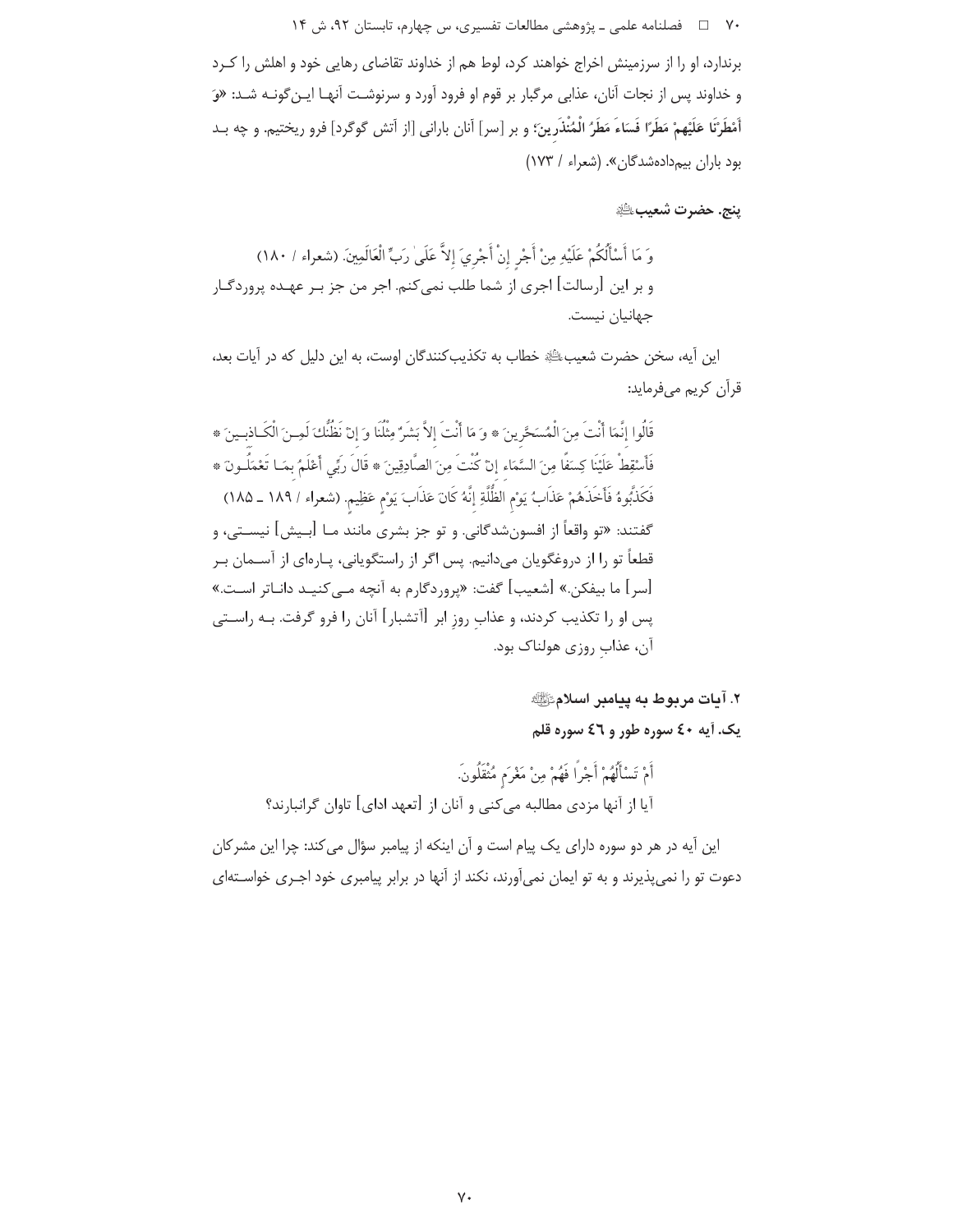تحلیل تفسیری آیات پاداش رسالت [ | ٧١

كه پرداخت آن بر ایشان سخت و سنگین است.

البته این استفهام انکاری است به ایـن معنـا کـه هرگـز از آنهـا اجـری نخواسـتهای، پـس چـرا ایمان نمی آورند؟

دو. آيه ١٠٤ سوره يوسف

وَ مَا تَسْأَلُهُمْ عَلَيْهِ مِنْ أَجْرِ إِنْ هُوَ إِلاَّ ذِكْرٌ لِلْعَالَمِينَ. و تو بر این [کار] پاداشـی از آنـان نمـیخـواهی. آن [قـرآن] جـز پنــدی بـرای جهانيان نيست.

با نگاهی به آیات قبل و بعد درمی،ابیم که مرجع ضمیر مذکر غایب (هُمْ) مشـرکین اسـت؛ زیـرا در آيه پيشين آن چنين آمده است: «وَ مَا أَكْثَرُ النَّاس وَ لَوْ حَرَصْتَ بِمُؤْمِنِينَ؛ و بيشتر مردم \_ هرچنــد آرزومند باشی \_ ایمان آورنده نیستند.» (یوسف / ۱۰۳) و در آیات پس از آن آمده:

وَ كَأَيِّنْ مِنْ آيَةٍ فِي السَّمَاوَاتِ وَ الْأَرْضِ يَمُرُّونَ عَلَيْهَا وَهُمْ عَنْهَا مُعْرِضُونَ ۞ وَ مَـا يُؤْمِنُ أَكْثَرُهُمْ بِاللَّهِ إِلاَّ وَ هُمْ مُشْرِكُونَ ۞ أَ فَأَمِنُوا أَنْ تَأْتِيَهُمْ غَاشِيَةً مِنْ عَذَاب اللَّـهِ أَوْ تَأْتِيَهُمُ السَّاعَةُ بَغْتَةً وَ هُمْ لا يَشْعُرُونَ. (يوسف / ١٠٧ ـ ١٠٥) و چه بسیار نشانهها در آسمانها و زمین است که بر آنها می گذرند درحالی که از آنها روی برمیگردانند و بیشترشان به خدا ایمان نمـیآورنـد جـز اینکـه [بـا او چیزی را] شریک می گیرند. آیا ایمننـد از اینکـه عـذاب فراگیـر خـدا بـه آنـان دررسد، یا قیامت ــ درحالی که بی خبرند ــ بناگاه آنان را فرا رسد؟

سه. آیه ٥٧ سوره فرقان

در این آیه، مرجع ضمیر مخاطب (کُمْ) مخالفان پیامبر است و نه مؤمنان، به این دلیـل کـه در آیـه ۵۵ مىفرمايد: «وَ يَعْبُدُونَ مِنْ دُونِ اللَّهِ مَا لا يَنْفَعُهُمْ وَ لا يَضُرُّهُمْ وَ كَانَ الْكَافِرُ عَلَىٰ ربِّهِ ظَهيـرًا (فرقــان / ۵۵)؛ و غیر از خدا چیزی را میپرستند که نه سودشان میدهد و نه زیانشان میرسـاند و کـافر همـواره در برابر پروردگار خود هم پشت [شیطان] است.» و در آیه ۶۰ مـیفرمایـد: «وَ إذَا قِیــلَ لَهُــمُ اسْــجُدُوا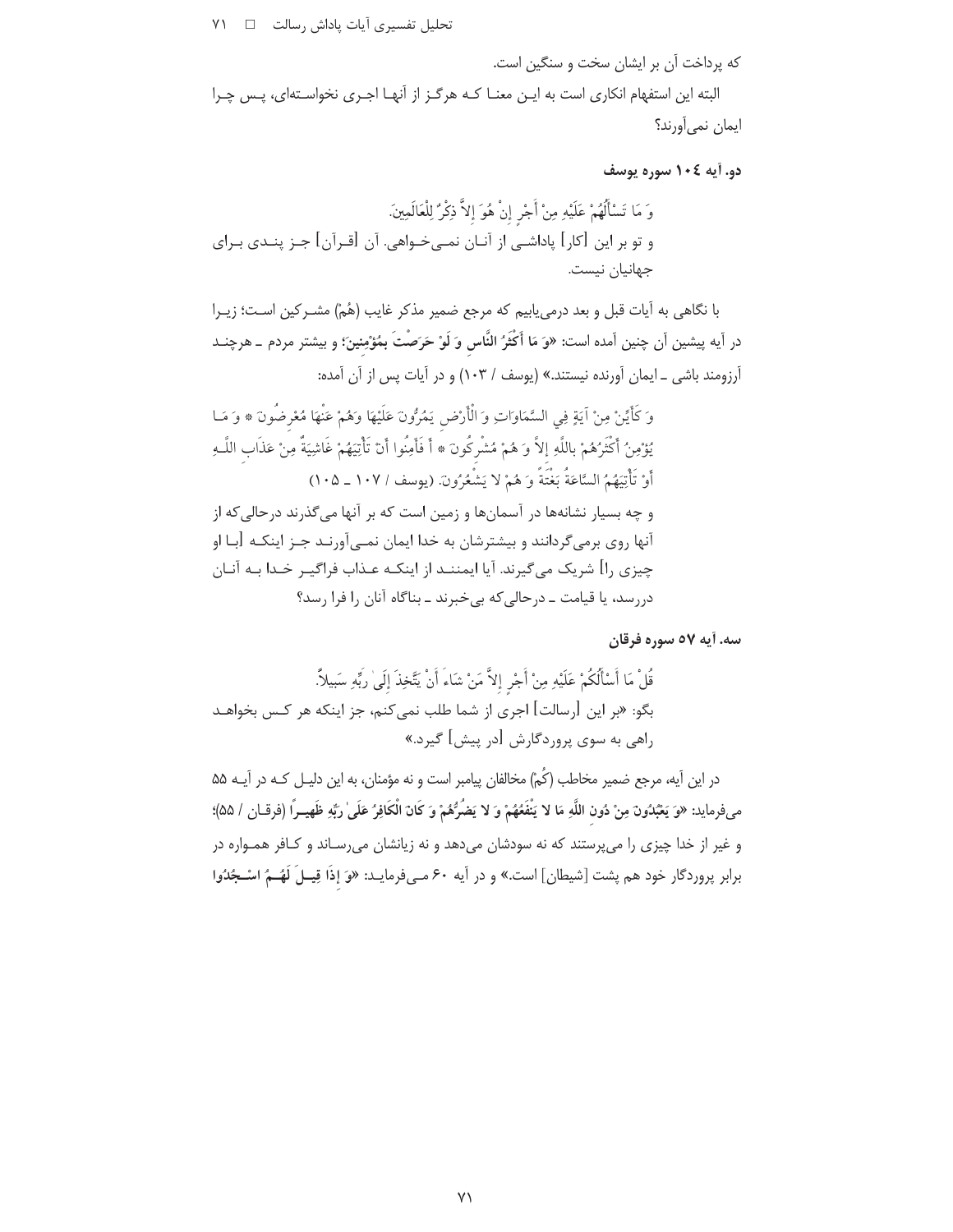لِلرَّحْمَٰنِ قَالُوا وَ مَا الرَّحْمَٰنُ أَ نَسْجُدُ لِمَا تَأْمُرُنَا وَ زَادَهُمْ نُفُورًا (فرقان / ۶۰)؛ و چـون بـه آنــان گفتــه شود: «[خدای] رحمان را سجده کنید»، میگویند: «رحمان چیست؟ آیا برای چیزی که ما را [بـدان] فرمان میدهی سجده کنیم؟» و بر رمیدنشان می افزاید».

چهار. آيه ٤٧ سوره سبأ

پنج. أيه ٩٠ سوره انعام

در مورد ضمیر مخاطب (کُمْ) این آیه نشانهای وجود ندارد که به چـه کســانی برمــیگــردد. البتــه امكان دارد منظور آنان باشند كه در آيه بعد اين¢ونه توصيف شدهاند: «وَ مَا قَدَرُوا اللَّهَ حَقَّ قَــدْره إذْ قَالُوا مَا أَنْزَلَ اللَّهُ عَلَىٰ بَشَرٍ مِنْ شَيْء؛ (انعام / ٩١) خدا را آنچنان كه بايد نشناختند، چراكه گفتند او بر هیچ انسانی چیزی نازل نکرده است.»

به هر حال از آنجا که سوره انعام مکی است و در مورد این آیه هم هیچ قـولی وجـود نـدارد کـه مدنی باشد، باید آیه را مکی بهشمار آورد و در آیات مکی نیز معمولاً مخاطب، مشرکان هستند.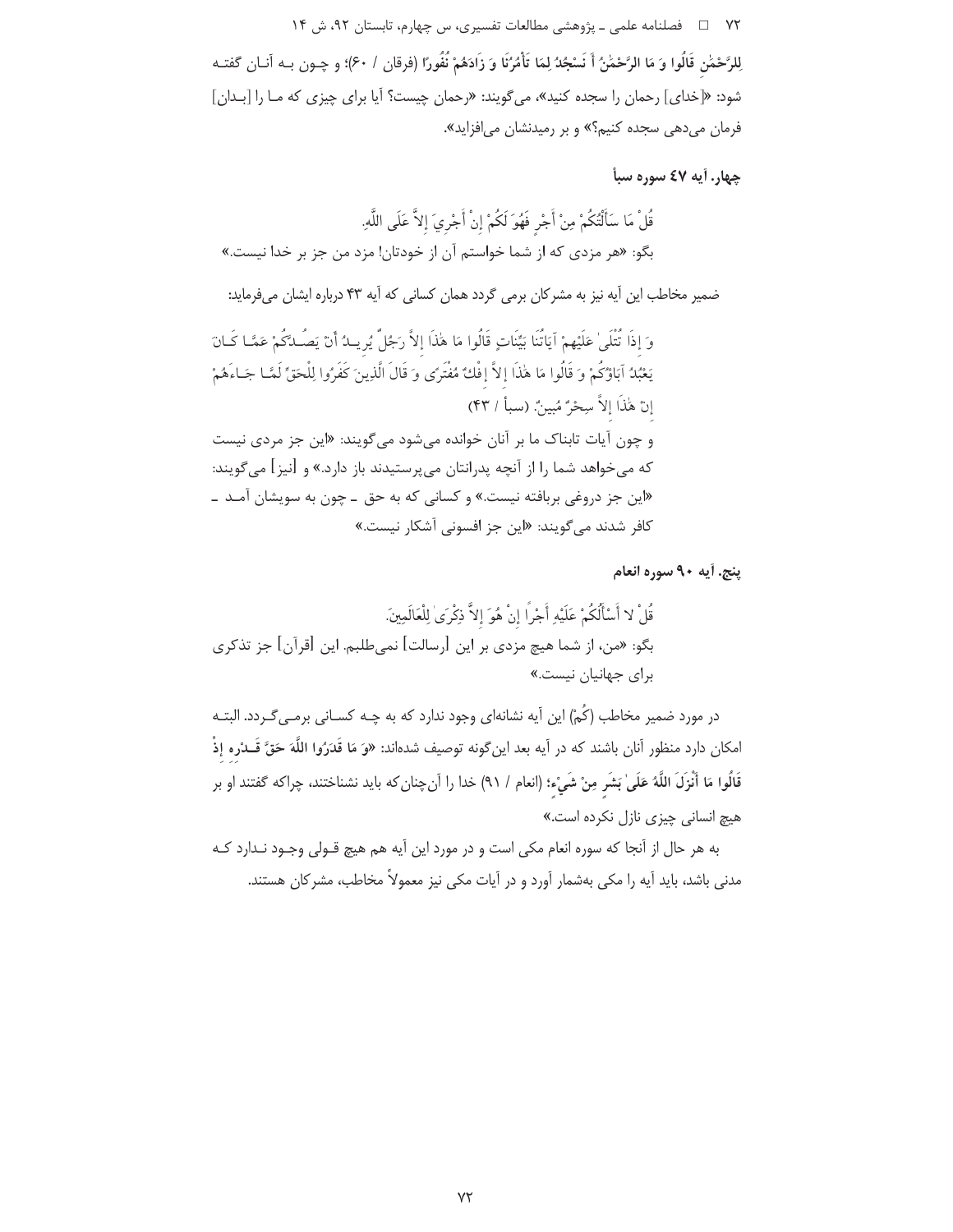### شش. آیه ۸۲ و ۸۷ سوره ص

قُلْ مَا أَسْأَلُكُمْ عَلَيْهِ مِنْ أَجْرِ وَ مَا أَنَا مِنَ الْمُتَكَلِّفِينَ ۞ إِنْ هُوَ إِلاَّ ذِكْرٌ لِلْعَالَمِينَ. .<br>بگو: «مزدی بر این [رسالت] از شما طلب نمی کنم و من از کسـانی نیسـتم کـه چیزی از خود بسازم [و به خـدا نسـبت دهــم]. ایــن [قــرآن] جــز پنــدی بــرای جهانيان نيست.»

در سوره ص در ابتدا از کافران و کفر و مخالفت آنان با پیامبر سخن مـی گویـد و سـپس آنهـا را ادامه دهنده راه کافران اقوام پیشین همچون عاد و ثمود می نامد و در ادامه، پیامبر را دلداری می دهـد و به ایشان خطاب می کند که صبر کن و پیامبران پیشین را به یاد آور. سپس داسـتان حضـرت داود، سلیمان و ایوبﷺ را ذکر میکند و پس از آن داستان تمـرد ابلـیس از سـجده بـر آدمﷺ را متـذکر می شود و در آیه ۸۶ می فرمایـد: «بـه ایـن کـافران بگـو مـن از شـما بـرای رسـالتم هـیچ یاداشـی نمی خواهم.» پرواضح است که مخاطبان این آیه نیز کافران و مشرکان هستند.

## ۳. مودت اهل بیت به مثابه پاداش رسالت

ذَٰلِكَ الَّذِي يُبَشِّرُ اللَّهُ عِبَادَهُ الَّذِينَ آمَنُوا وَ عَمِلُوا الصَّالِحَاتِ قُـلْ لا أَسْـأَلُكُـمْ عَلَيْـهِ أَجْرًا إلاَّ الْمَوَدَّةَ فِي الْقُرْبَىٰ وَ مَنْ يَقْتَرِفْ حَسَنَةً نَزِدْ لَهُ فِيهَـا حُسْـنًا إنَّ اللَّـهَ غَفُـورٌ شَکُونُ (شوری / ۲۳) این همان [پاداشی] است که خدا بنـدگان خـود ,ا کـه ایمـان آورده و کارهـای شابسته کردهاند [بدان] مژده داده است. بگو: «به ازای آن [رســالت] باداشــی از شما خواستار نیستم، مگر دوستی درباره خویشاوندان.» و هر کس نیکی به جای آورد [و طاعتي اندوزد]، براي او در ثواب آن خواهيم افزود. قطعاً خدا آمرزنــده و قدر شناس است.

در سیاق أیات قبل و بعد از این آیه سخن از افراد با ایمان است؛ ازاین٫رو مـیتـوان گفـت ضـمیر خطاب (کُمْ) به مؤمنان بر می گردد؛ حتی اگر این هم نادیده گرفته شود \_همان گونه که قـبلا گفتـه شد \_این آیه از سوره شوری، مدنی است و در آیات مدنی معمولاً خطاب مربوط به مؤمنان است مگر اینکه قرینهای وجود داشته باشد که براساس آن بتوان ادعا کرد آیه درباره یهودیان یا منافقان سـخن مي گويد و در اين آيه چنين قرينهاي وجود ندارد؛ بنابراين مي توان نتيجـه گرفـت كـه مخاطـب قـول ييامبر، مؤمنان هستند.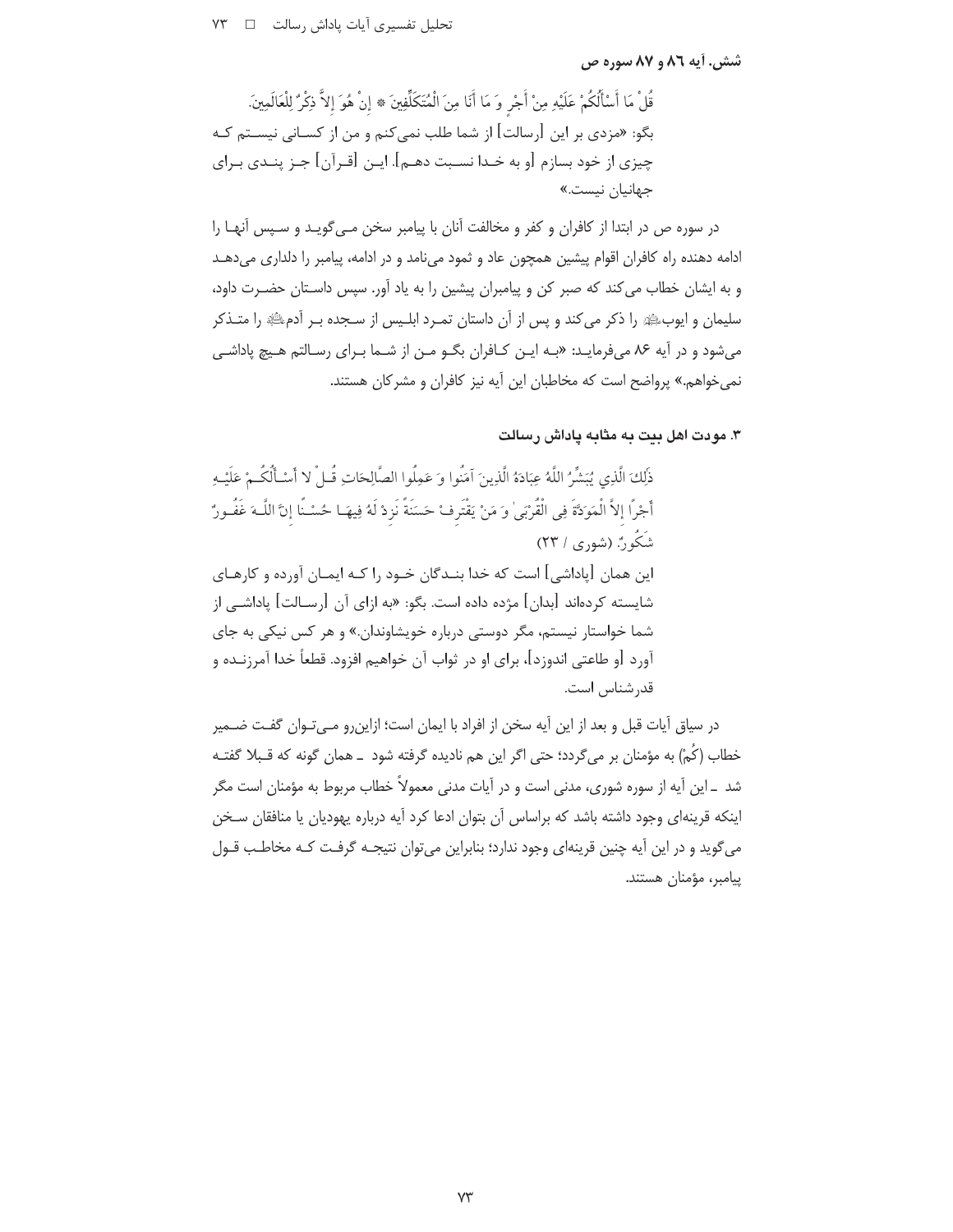۷۴ = د فصلنامه علمي ـ پژوهشي مطالعات تفسيري، س چهارم، تابستان ۹۲، ش ۱۴

از سويي درباره «ال» در «القربي» دو احتمال وجود دارد: نخست اينكه «ال» عوض از مضـاف اليـه و تقدیر أن «قربایی» است؛ یعنی برای تبلیغ رسالت مزدی از شما نمیخواهم جز دوستی بــا خویشــان و اهل قرابتم. بنابراین وجه واژه «قربی» مصدر به معنای فاعل است. (قرشی، ۱۳۷۱: ۵ / ۲۹۵) و احتمـال دیگر اینکه منظور از «قربی» «اهل قربی» باشد که در این حالت مضاف محذوف است. (زمخشـری،  $(77.79.19.19.77)$ 

صاحب تفسير *الفرقان* مي گويد:

بدون تردید معلوم است که مخاطب این آیه مؤمنانی هستند که در آیه قبل بـه آنها بشارت بهشت داده شده نه مشر کان؛ زیرا عاقلانه نیست که از منکران اصـل رسالت برای این دعوت مطالبه پاداش شود. سخن دیگر اینکه آیا ممکـن اسـت [طبق گفته برخی مفسرین] پیامبر در برابر رسالتش از مردم بخواهد که او را به خاطر خویشاوندیش با آنان دوست بدارند درحالی که همـه آنهـا از خویشـاوندان ییامبر نبودند. (صادقی تهرانی، ۱۳۶۵: ۲۶ / ۱۷۵)

با توجه به نکات پیش گفته می توان با ارائه دیدگاهی نوین بیان کرد که درست است کـه درخواسـت پاداش از مردم توسط پیامبران در جریان دعوتشان صحیح نیست؛ زیرا ممکن است موجب بـدبینی و عـدم پذیرش از سوی مردم شود و همچنین این عـدم درخواسـت پـاداش، نشـانهای بـرای تشـخیص پیـامبران راستین است که به دنبال مطالبه یاداش و مال از مردم نیستند ولی بعد از اینکه مردم، دیــز الهــی و رسـالت پیامبر را پذیرفتند چه اشکالی دارد چیزی که ضامن ادامه رسالت پیامبر بعد از وفات او است بهعنوان پـاداش رسالت وی قرار داده شود. با توجه به اینکه مسلمانان همواره درصدد آن بودند کـه زحمـتهـای پیـامبر در تبلیغ رسالت را جبران کنند و از ایشان می خواسـتند چیـزی بـهعنـوان پـاداش از آنهـا قبـول کنـد. (حـاکم حسكاني، ١٣١١: ٢ / ١٩٧: سبوطي، ١٤٠٣: ۶ / ۶: طبراني، ١٩٩۵: ۶ / ٩٩: هيثمي، ١٠٣/: ٧ / ١٠٣)

افزون بر اينكه بهدليل شواهد انكارناپذير تاريخي، حضرت محمدﷺ، آخرين پيامبر الهي همواره و در موارد مختلف درباره جانشینی و مرجعیت علمی و سیاسی امام علی و ائمه معصومینﷺ پـس از خود سخن گفته و در این آیه برای استحکام این مسئله، مودت ائمه معصومینﷺ بـهعنـوان پـاداش رسالت پيامبرﷺ پيشنهاد گرديده است.

نتيجه

در نگاه اول به آیات ۵۷ سوره فرقان، ۴۷ سوره سبأ و۲۳ سوره شوری به نظر می رسد بین ایـن آیـات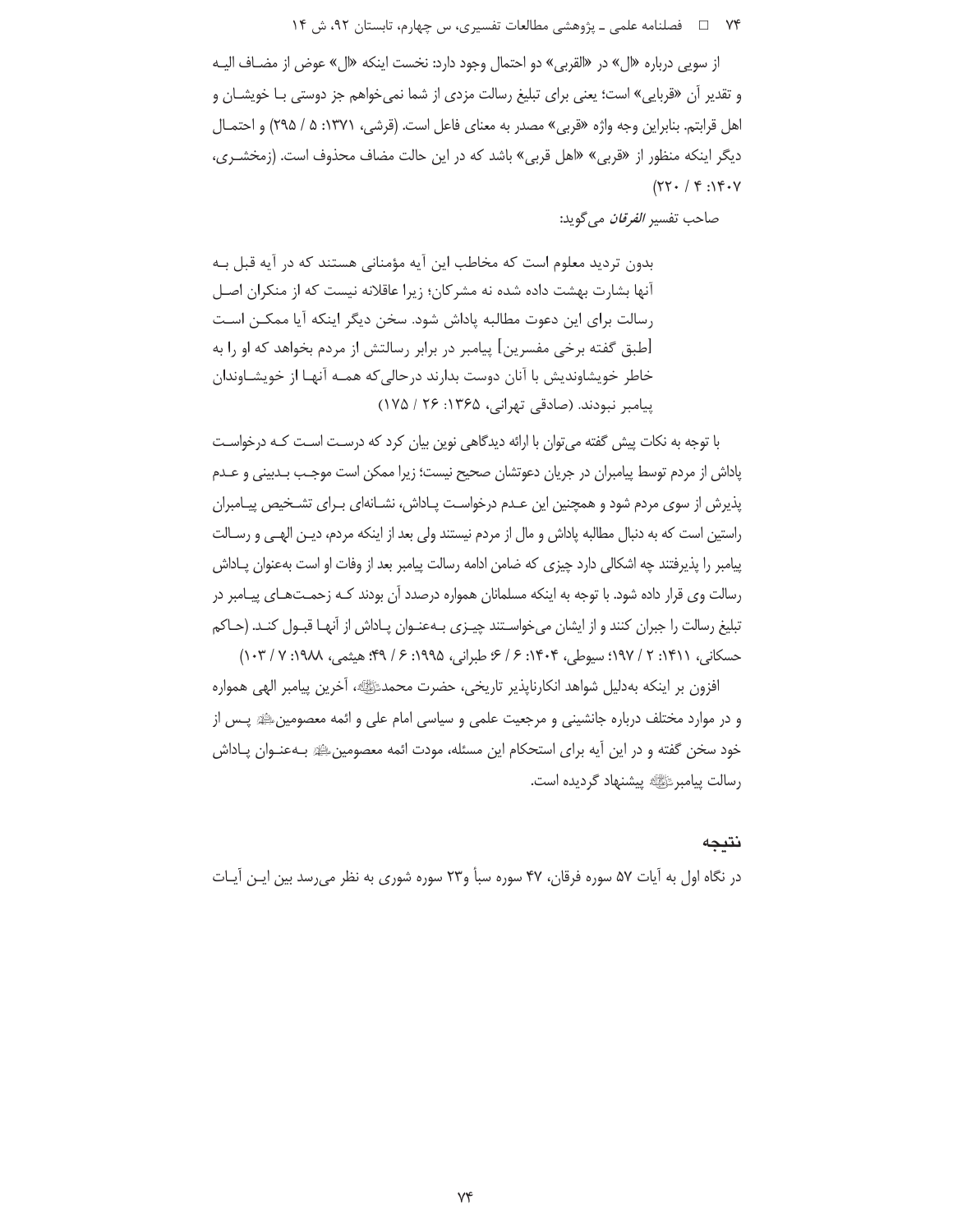#### تحلیل تفسیری آیات پاداش رسالت D X۵ D

كه هركدام به نوعي در برابر رسالت پيامبر از مردم درخواست پاداش كردهاند با آيات نفي كننده مطالبه پاداش رسالت تعارض وجود دارد ولی پس از بررسی دانسته شد که معنای دو آیه اول به همان عـدم مطالبه یاداش برمی گردد. البته براساس یک دیدگاه، برگشت معنای آیه دوم (سبأ / ۴۷) به آیه مودت است؛ اما درباره آیه مودت پس از بررسی اقوال مفسرین مشخص گردیـد کـه مـودة فـی القربـی بـه معنای دوست داشتن خویشاوندان نزدیک پیامبر است که مصداق آن در روایات اهل سنت امام علـی، حضرت زهرا، امام حسن و امام حسین،ﷺ تعیین شده و در روایات شیعه پس از آن بزرگـواران، سـایر ائمه معصومین قرار داده شدهاند؛ همچنین پس از جستجو در اقوال و آراء مفسرین درباره این آیــه بــه سه نظريه نسخ، استثناي منقطع و استثناي متصل \_ با حكم به اجر حقيقي نبودن مودة فـي القربـي ٰ \_ مواجه گردیده که بر هر کدام به گونهای اشکالی وارد است. در پایان با بررسی مجدد آیات نفی کننده مطالبه پاداش رسالت بيان شد كه مودة في القربي ٰپاداش حقيقي رسالت پيامبر است.

### منابع و مآخذ

#### الف) كتابها

- ـ قرآن كريم، ترجمه محمد مهدي فولادوند.
- ـ آلوسي، شهابالدين سيد محمود، ١٤١٥ ق، ر*وح المعاني في تفسير القرآن العظيم والسبع المثــاني*، تحقيق على عبدالباري عطيه، بيروت، دار الكتب العلمية.
- \_ ابن|لصباغ مالكي، على بن محمد، ١٤٠٨ ق، *الفصول المهمة في معرفة احوال الائمة*، بيروت، مؤسسة الاعلمي.
- ابن بطريق، يحيى بن حسن اسدى حلي، ١٤٠٧ ق، عم*دة عيون صحاح الاخبار في مناقب امام الابرار*، قم، دفتر انتشارات اسلامي.
- ـ ابن جوزي، ابوالفرج عبدالرحمن بن علي، ١٤٢٢ ق، *زاد المسير في علم التفسير*، تحقيق عبدالرزاق المهدي، بيروت، دار الكتاب العربي.
- ـ ابن حجر هيثمي، شهابالدين احمد، ١٣٠٨ ق، *الصواعق المحرقة في رد اهل البدع و الزندقة*، بي جا، مطبعة العامرة الشرفية.
- ـ ابن حنبل، احمـد، ١٤٢٩ ق، *فضائل اهل البيت من كتاب فضــائل الصــحابة*، بـا تحقيـق محمـدكاظم محمودي، تهران، مجمع جهاني تقريب بين مذاهب اسلامي.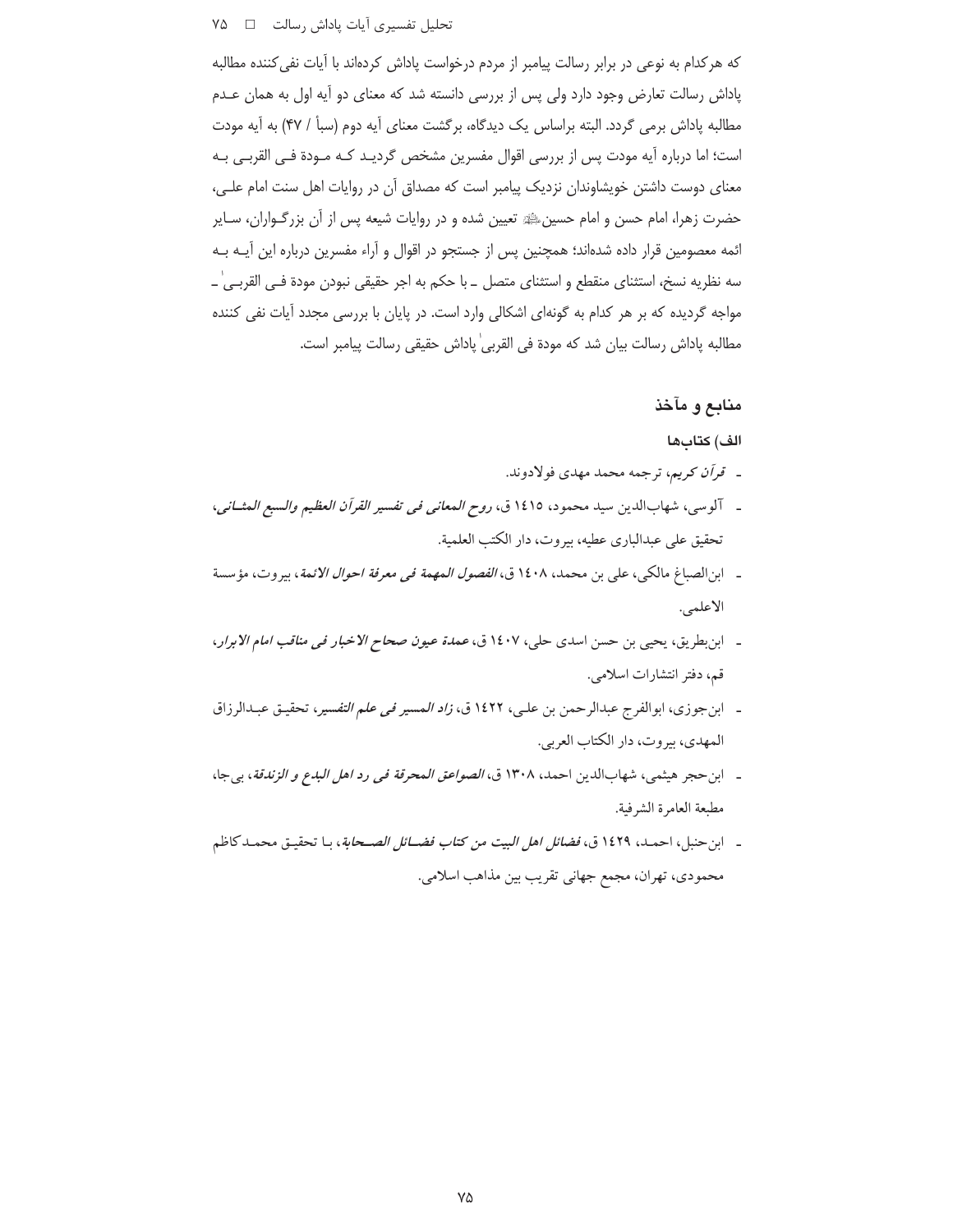- ۷۶ = د فصلنامه علمی ـ پژوهشی مطالعات تفسیری، س چهارم، تابستان ۹۲، ش ۱۴
	- ـ ابن حنبل، احمد، بي تا، مسند احمد، بيروت، دار صادر.
- ـ ابن عطيه اندلسي، عبدالحق بن غالب، ١٤٢٢ ق، *المحرر الوجيز في تفسـير الكتــاب العزيــز*، تحقيـق عبدالسلام عبدالشافي محمد، بيروت، دار الكتب العلميه.
- ـ ابن فارس، ابوالحسين احمد، ١٤٠٤ ق، معجم *مقاييس اللغة*، به كوشش عبدالسلام محمد هارون، قم، مكتب الاعلام الاسلامي.
- ـ ابن كثير دمشقى، اسماعيل بن عمر، ١٤١٩ ق، *تفسير القــرآن العظــيم*، تحقيـق محمـد حسـين شـمس الدين، بيروت، دار الكتب العلمية.
	- ۔ ابن منظور، محمد بن مکرم، ١٤١٤ق، *لسان العرب*، بیروت، دار صادر، چ سوم.
- ـ اندلسي، ابو حيان محمد بن يوسف، ١٤٢٠ ق، *البحر المحيط في التفسير*، تحقيق صدقي محمد جميل، بيروت، دار الفكر .
	- ـ بخاري، محمد بن اسماعيل، ١٤٠١ ق، صحي*ح البخاري*، استانبول، دار الفكر.
- بغوي، حسين بن مسعود، ١٤٢٠ ق، *معالم التنزيـل (تفسـير البغـوي)*، تحقيـق عبـدالرزاق المهـدي، بيروت، دار احياء التراث العربي.
	- \_ ترمذي، محمد بن عيسى، ١٤٠٣ ق، *سنن الترمذي*، بيروت، دار الفكر، ج دوم.
- ـ ثعلبي نيشابوري، ابواسحاق احمد بن ابراهيم، ١٤٢٢ ق، *الكشف و البيان عن تفسير القــرآن*، بيـروت، دار إحياء التراث العربي.
- ـ جوهري، اسماعيل بن حماد، ١٤٠٧ ق، *الصحاح تاج اللغــة و صـحاح العربيــة*، بـه كوشـش احمـد عبدالغفور عطار، بيروت، دار العلم للملايين.
- ـ حاكم حسكاني، ابن حذاء عبيدالله بن عبدالله، ١٤١١ ق، *شواهد التنزيل لقواعد التفضيل فـي الآيــات النازلة في اهل البيت ﷺ*، تحقيق محمد باقر محمودي، تهران، وزارت فرهنگ و ارشاد اسلامي.
	- ـ حاكم نيشابوري، ابوعبدالله، بي تا، *المستدرك للصحيحين*، بيروت، دار المعرفة.
- ـ رازي، فخرالدين ابوعبدالله محمد بن عمر، ١٤٢٠ ق، *مفاتيح الغيب*، بيروت، دار احياء التراث العربي، چ سوم.
- ـ راغب اصفهاني، حسين بن محمـد، ١٤١٢ ق، *مفردات فــي غريــب القــرآن*، تحقيـق صـفوان عـدنان داودي، دمشق وبيروت، الدار الشامية و دار العلم.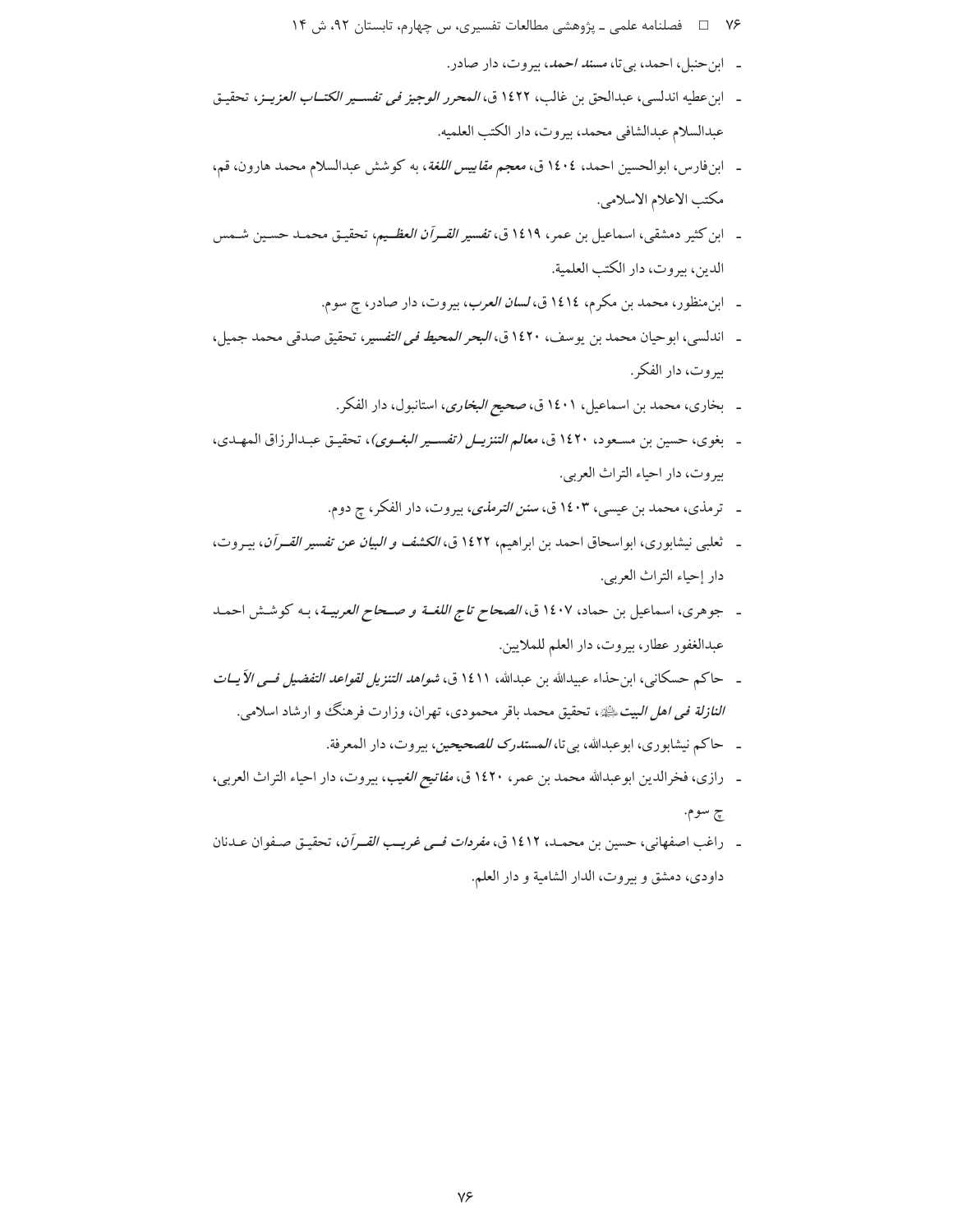تحلیل تفسیری آیات پاداش رسالت □

- زبيلدي، محمد مر تضي الحسي، الولصلي، ٤ 14،14 و، تا
$$
i_1 \frac{1}{2} \left( \frac{1}{2} \left( \frac{1}{2} \left( \frac{1}{2} \left( \frac{1}{2} \left( \frac{1}{2} \left( \frac{1}{2} \left( \frac{1}{2} \left( \frac{1}{2} \left( \frac{1}{2} \left( \frac{1}{2} \left( \frac{1}{2} \left( \frac{1}{2} \left( \frac{1}{2} \left( \frac{1}{2} \left( \frac{1}{2} \left( \frac{1}{2} \left( \frac{1}{2} \left( \frac{1}{2} \left( \frac{1}{2} \left( \frac{1}{2} \left( \frac{1}{2} \left( \frac{1}{2} \left( \frac{1}{2} \left( \frac{1}{2} \left( \frac{1}{2} \left( \frac{1}{2} \left( \frac{1}{2} \left( \frac{1}{2} \left( \frac{1}{2} \left( \frac{1}{2} \left( \frac{1}{2} \left( \frac{1}{2} \left( \frac{1}{2} \left( \frac{1}{2} \left( \frac{1}{2} \left( \frac{1}{2} \left( \frac{1}{2} \left( \frac{1}{2} \left( \frac{1}{2} \left( \frac{1}{2} \left( \frac{1}{2} \left( \frac{1}{2} \left( \frac{1}{2} \left( \frac{1}{2} \left( \frac{1}{2} \left( \frac{1}{2} \left( \frac{1}{2} \left( \frac{1}{2} \left( \frac{1}{2} \left( \frac{1}{2} \left( \frac{1}{2} \left( \frac{1}{2} \left( \frac{1}{2} \left( \frac{1}{2} \left( \frac{1}{2} \left( \frac{1}{2} \left( \frac{1}{2} \left( \frac{1}{2} \left( \frac{1}{2} \left( \frac{1}{2} \left( \frac{1}{2} \left( \frac{1}{2} \left( \frac{1}{2} \left( \frac{1}{2} \left( \frac{1}{2} \left( \frac{1}{2} \left( \frac{1}{2} \left( \frac{1}{2} \left( \frac{1}{2} \left( \frac{1}{2} \left( \frac{1}{2} \left
$$